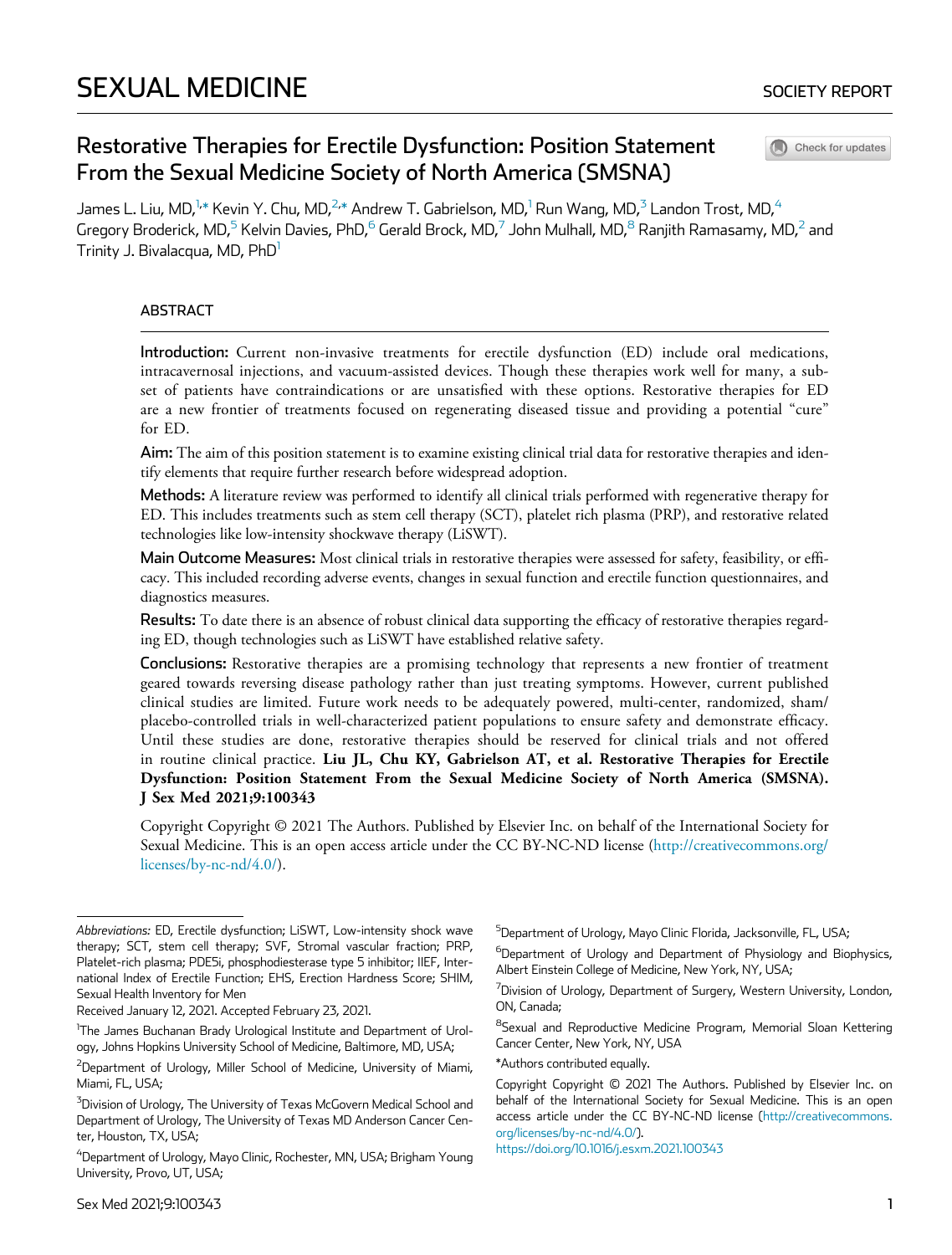Key Words: Erectile dysfunction; Restorative therapies; Low intensity shock wave therapy; Stem cell therapy; Stromal vascular fraction; Platelet rich plasma

### INTRODUCTION

Erectile dysfunction (ED) refers to the inability to achieve or maintain an erection sufficient for satisfactory sexual performance and has significant negative impact on both men and their partners.<sup>[1](#page-11-0)</sup> Recent estimates suggest the overall prevalence of ED in North America to be between [2](#page-11-1)2 and 58%.<sup>2</sup> This number is expected to grow in tandem with the aging population.<sup>[3](#page-11-2)</sup> Several studies show ED is strongly associated with older age and increasingly common comorbidities such as hypertension, cardiovascular disease, and diabetes. $2,4$  $2,4$ 

Initial treatments include couples therapy and oral pharmacologic agents, namely phosphodiesterase type-5 (PDE5) inhibitors, as well as local pharmacotherapies to the penis like intra-urethral suppositories and intracavernosal injections.<sup>[5](#page-11-4),[6](#page-11-5)</sup> Though these treatments demonstrate good efficacy for men with mild to moderate ED there remains a cohort who either cannot tolerate these medications, have direct contraindications or represent a hard-to-treat ED population.<sup>[6](#page-11-5)</sup> These include men with post-prostatectomy ED, diabetes mellitus, and men with severe ED related to peripheral vascular disease and smoking.<sup>7[,8](#page-11-7)</sup> For the medication refractory patients, surgical treatment involves the placement of a penile prosthesis. Penile implants have high patient satisfaction, but this surgery is not without risks and potential complica-tions.<sup>6,[9](#page-11-8)</sup> Sexual medicine providers recognize the importance of restoring spontaneous physiologic erections. In fact, most men and their partners report spontaneous erections preferable to phar-macologic and surgical approaches to ED.<sup>[1](#page-11-0)[,10](#page-11-9)</sup> Therefore, the field has actively sought novel approaches that reverse organ dysfunction and restore neurovascular function of the penile vasculature.

Restorative therapies are based on the concept of repairing or replacing diseased tissue by stimulating endogenous regenerative capabilities. These treatments provide a promising alternative to the current management paradigms and represent a transition from modalities that only address disease symptoms to interventions aimed at restoring structure and function of erectile tis-sue.<sup>[11](#page-11-10)</sup> Restorative therapies include treatments such as stem cell therapy (SCT) or platelet rich plasma (PRP) and technologies based on regenerative principles, such as low-intensity shock wave therapy  $(LisWT)^{12}$  $(LisWT)^{12}$  $(LisWT)^{12}$  which stimulate endogenous stem cell mobilization to diseased tissue. Many of these erectogenic treatments have been studied pre-clinically; however, there are limitations in the translation of these findings to humans (due to both study design and species to species variability) that require clinical trials. To this end, randomized controlled trials with appropriately powered placebo arms are severely lacking, thus limiting the widespread acceptance of these treatments.<sup>[13](#page-11-12)</sup> The aim of this position statement is to review the clinical studies that have been conducted utilizing restorative therapies and provide context regarding the next steps needed before restorative therapies can be considered for broad worldwide use in sexual medicine clinical practices. In doing so, we as the Sexual Medicine Society of North America (SMSNA) will provide an evidence-based position statement on restorative therapies

## LOW-INTENSITY SHOCK WAVE THERAPY (LISWT)

Shockwave therapy has been utilized by urologists since the 1980s for the non-invasive fragmentation of kidney stones in the form of extracorporeal shockwave lithotripsy  $(ESWL)$ .<sup>[14](#page-11-13)</sup> In recent years, there has been rapid investigation for its use in restorative therapy applications such as wound healing or bone fractures.[15](#page-11-14) Within the realm of sexual medicine there has been tremendous interest for LiSWT in the treatment of ED with a handful of preclinical studies followed by several clinical trials and meta-analyses already published.<sup>[15](#page-11-14)−19</sup>

There are currently 3 types of LiSWT generators available on the market; electrohydraulic, electromagnetic, and piezoelec-tric.<sup>[20](#page-11-15)</sup> Though they differ in the energy source generating the shockwave, the mechanistic actions of the 3 are similar in producing acoustic waves that transfer energy to tissue leading to direct microscopic mechanical stress.<sup>[15,](#page-11-14)[17](#page-11-16)</sup> Based on several preclinical studies shockwaves appear to improve erectile function through neo-angiogenesis, recruitment of progenitor cells and resident stem cells, improvement of microcirculation, vasodilation with subsequent increase in nitric oxide, decrease in fibrosis, and nerve regeneration.<sup>[15](#page-11-14)[,21](#page-11-17)-24</sup> Though these findings are encouraging and suggest a regenerative nature to LiSWT, there exists several limitations with these studies. The first limitation is the heterogeneity of shockwave generator and treatment protocols (dosing, frequency, and location) used, which make comparison of studies difficult. Additionally, the ED that was acutely reproduced in these animal studies was immediately treated with LiSWT, as opposed to the more chronic and complex disease state seen in real-life clinical situations.<sup>[16](#page-11-18)</sup>

It is important to point out that radial wave therapy is often marketed for ED, but the clinical research is limited and for patients or providers, the technology is not equivalent to LiSWT. Radial wave generators produce dispersive waves away from the probe tip ([Figure 1](#page-2-0)). Consequently, these waves have low tissue penetrance (less than 3 cm) and force of impact (0.02−0.06 mJ/ mm<sup>2</sup>).<sup>[25](#page-12-0)</sup> LiSWT, on the other hand, focuses pressure waves in a shorter time frame (<10 nanoseconds) to target focal points at various tissue depth (10−12 cm) and at much higher energy (0.09−1.5 mJ/mm<sup>2</sup> ).[20,](#page-11-15)[25](#page-12-0) This stark difference in depth of tissue penetrance and energy accounts for the regenerative effects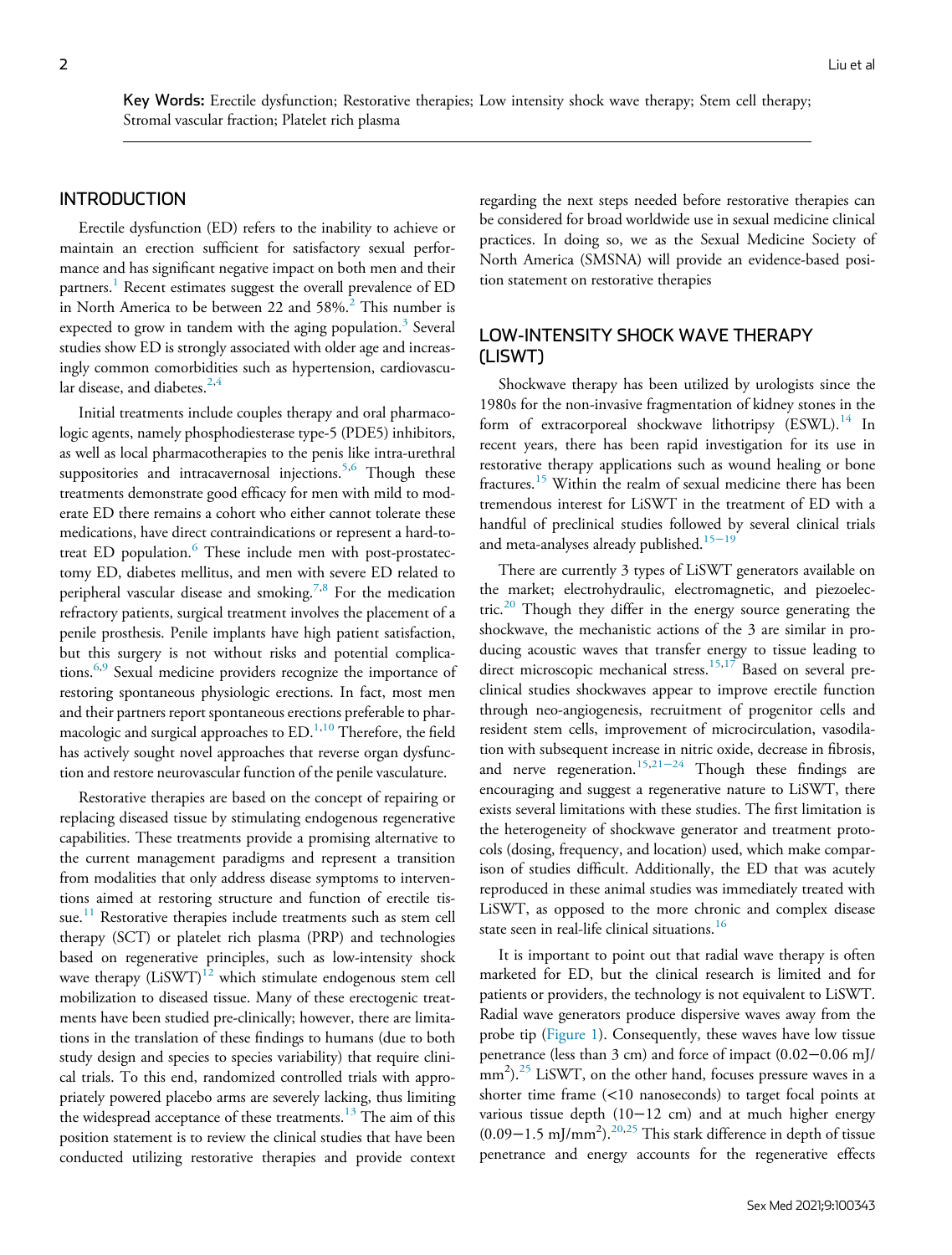<span id="page-2-0"></span>

Figure 1. LiSWT mechanism of action compared to radial wave therapy.

LiSWT on the tissue level. Therefore, radial wave therapy cannot be compared to  $LiSWT^{26}$  $LiSWT^{26}$  $LiSWT^{26}$  for management of ED as its disparate shock wave technology.

Nonetheless, promising preclinical data has led to thirteen published clinical trials studying the use of LiSWT for ED ([Table 1](#page-3-0)). The first major study was a randomized control trial (RCT) performed by Vardi et al.<sup>27</sup> Sixty patients, all PDE5 inhibitor responders, were recruited and split into LiSWT  $(n = 40)$  and sham  $(n = 20)$  groups. Patients were treated with 12 sessions of 300 shocks (Electrohydraulic, Omnispec ED1000, Medispec Ltd., Yehud, Israel) at an energy density of 0.09 mJ/ mm<sup>2</sup> and a frequency of 120 shocks/min at 5 treatment locations on the penis. Efficacy was evaluated by change in International Index of Erectile Function erectile function (IIEF-EF) scores, of which the Li-SWT group had improvement of 6.7 points compared to 3 points in the sham group ( $P = .03$ ). Additionally, 19 of 28 men with baseline Erection Hardness Score (EHS < 2) were able to achieve penetrative erections (EHS  $>$  3) upon completion of treatment compared to no improvement in the sham group. Though this initial study was promising, efficacy was only assessed 1 month after the final treatment, demonstrating only a short-term benefit. Kalyvianakis et al also studied 46 PDE5i responder patients utilizing the same shockwave generator with 2 treatment protocols (1 or 2 sessions for 6 weeks, each treatment consisted 5,000 shockwaves at 6 locations at an energy density of 0.05 mJ/mm<sup>2</sup> and frequency of 8Hz), and observed IIEF-EF improvement at the longer interval of 6 months in the LiSWT group.<sup>[28](#page-12-3)</sup> The group found that LiSWT improved with both regimens and minimally clinical important difference (MCID) was achieved in 62% of the 1 session cohort and 71% in the 2 session cohort. Furthermore, the group added a second phase for patients who completed the first set of treatments, including 6 additional sessions with 2 regimens. Ultimately, they found a positive correlation with total number of sessions and MCID and IIEF-EF score. This study not only provided longer follow

up than prior reports, but also suggested that there may be benefit to retreatment dosing. Looking at PDE5i non-responders Kitrey et al performed a RCT of 58 patients with 37 randomized to 12 sessions of 1,500 shocks of 0.09 mj/mm<sup>2</sup> at 120 shocks/- min with the same shockwave generator.<sup>[29](#page-12-4)</sup> They found  $40.5\%$ of the LiSWT group achieved MCID in IIEF-EF vs none in sham patients ( $P= .001$ ), they also found that 54.1% of LiSWT patients had an EHS of 3, while no patients in the sham group attained this level  $(P< .0001).^{29}$  $(P< .0001).^{29}$  $(P< .0001).^{29}$  This study was the first to include double-blinding and sham control, however, the total number of patients and follow up was again limited. Two other studies also reported positive treatment efficacy with different types of LiSWT (Electromagnetic, Duolith SD1, Storz, Tagerwilen, Switzerland) and (Electropnematic, Swiss Dolorcast Smart, Electro Medical Systems, Switzerland) with different treatment protocols and in small patient cohorts.<sup>[30](#page-12-5)[,31](#page-12-6)</sup> Likewise, some clinical trials did not observe improvements in their overall study population, but did note positive efficacy in subgroup analysis by stratification into ED severity.[32,](#page-12-7)[33](#page-12-8) To date only 1 published trial showed no treatment efficacy through IIEF-EF or EHS score improvement in comparison to sham. $21$  Treatment in that trial consisted of two 5-week periods of weekly sessions, separated by a 4-week break (Piezoelectric, FBL10, Richard-Wolf GmBH - 600 shockwaves at energy density of 0.09 mJ/mm<sup>2</sup> and frequency of 5Hz in 3 locations). A recent non-randomized study in a large ( $n = 425$ ) cohort of patients with vasculogenic ED treated with LiSWT for 6 weeks found that at 30 months, 168 patients (39.5%) who responded to LiSWT still reported satisfactory erectile function with SHIM scores of 22-25 without using PDE5i (69 mild, 151 mild to moderate ED). The authors also observed that all 98 severe ED patients did not respond to LiSWT. Though the study design is missing randomization and blinding, the long follow up and volume of patients, stratified by severity of ED, is worth noting.<sup>[34](#page-12-9)</sup>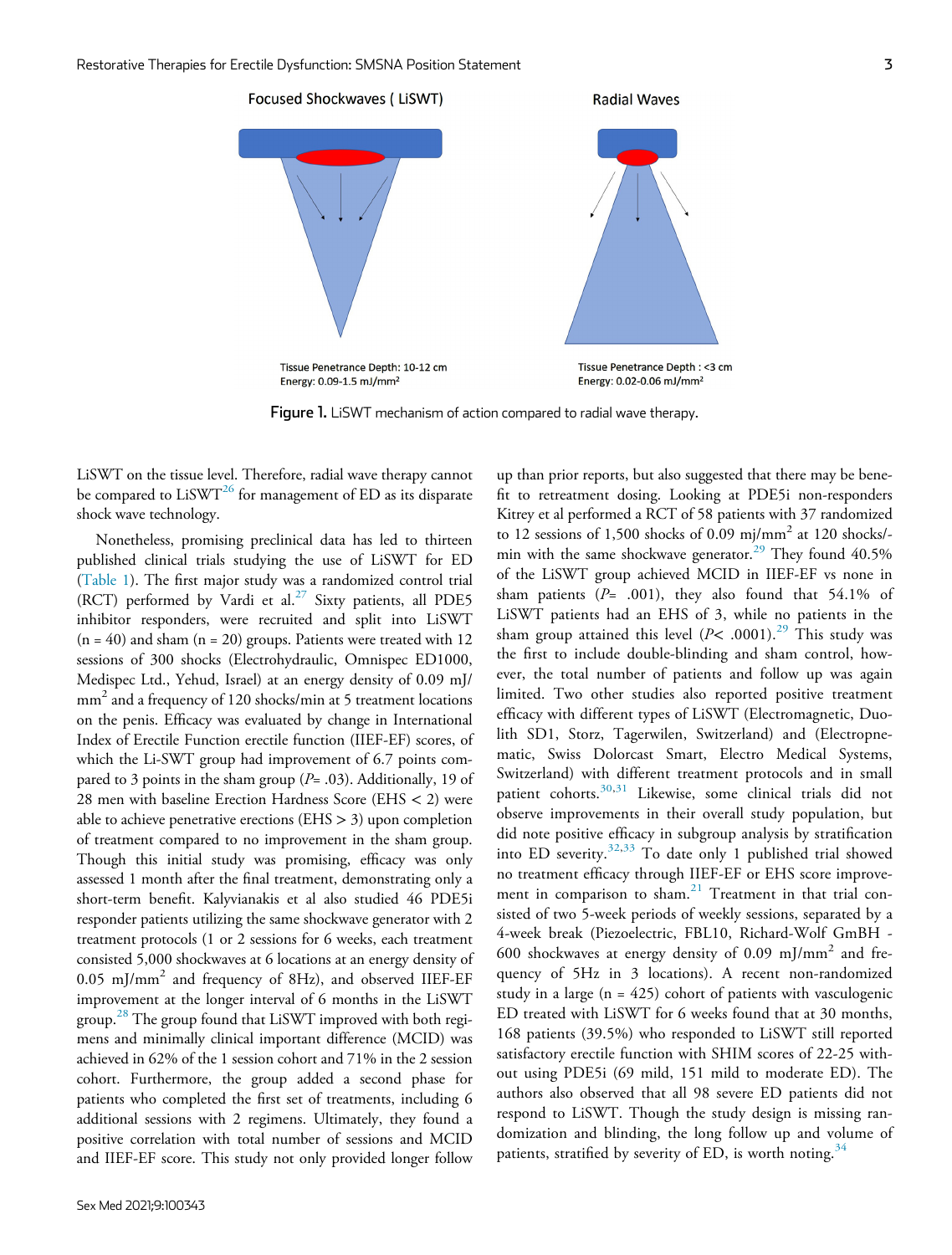<span id="page-3-0"></span>

| Intervention | Authors       | Year | Patients                                                                   | Study design                                     | Device                                                                   | Treatment                                                                                                                                                                                           | Findings                                                                                                                                                                                                                            |
|--------------|---------------|------|----------------------------------------------------------------------------|--------------------------------------------------|--------------------------------------------------------------------------|-----------------------------------------------------------------------------------------------------------------------------------------------------------------------------------------------------|-------------------------------------------------------------------------------------------------------------------------------------------------------------------------------------------------------------------------------------|
| LiSWT        | Vardi et al   | 2012 | n = 60 (40 LiSWT,<br>20 sham)                                              | randomized, double-<br>blind, sham<br>control    | Electrohydraulic,<br>Omnispec ED1000,<br>Medispec Ltd., Yehud,<br>Israel | energy density of 0.09 mJ/<br>$mm2$ and a frequency of<br>120 shocks/min; 12 week<br>period (2 treatments/wk)                                                                                       | PDE5i responding patients<br>treated with 12 sessions<br>of 300 shocks. LiSWT<br>had 6.7 point vs 3 point<br>improvement in sham for<br>IIEF-EF scores, 19/28<br>improved to an $EHS > 3$<br>in Li-SWT compared to<br>sham.         |
|              | Yee et al     | 2014 | n = 58 (30 LiSWT,<br>20 sham)                                              | randomized, double-<br>blind, placebo<br>control | Electrohydraulic,<br>Omnispec ED1000,<br>Medispec Ltd., Yehud,<br>Israel | energy density of 0.09 mJ/<br>$mm2$ and a frequency of<br>120 shocks/min; 300<br>shocks each at distal, mid,<br>proximal penile shaft, left<br>and right crura; 12 week<br>period (2 treatments/wk) | Subgroup analyses revealed<br>IIEF-EF improvement in<br>LiSWT patients with<br>baseline severe ED<br>compared to sham. No<br>differences in overall<br>comparison.                                                                  |
|              | Srini et al   | 2015 | n = 77 (60 LiSWT,<br>17 sham)                                              | randomized, sham<br>group                        | Electrohydraulic,<br>Omnispec ED1000,<br>Medispec Ltd., Yehud,<br>Israel | energy density of 0.09 mJ/<br>$mm2$ and a frequency of<br>120 shocks/min; 300<br>shocks each at distal, mid,<br>proximal penile shaft, left<br>and right crura; 12-week<br>period (2 treatments/wk) | Subgroup analyses revealed<br>IIEF-EF improvement in<br>LiSWT patients of at<br>least 7 points in<br>moderate and severe ED<br>patients compared to<br>sham. 83% LiSWT had<br>$E$ HS $\geq$ 3 compared to<br>regressed EHS in sham. |
|              | Olsen et al   | 2015 | n = 105 (51 LiSWT,<br>51 sham)                                             | randomized, sham<br>group                        | Electromagnetic, Duolith<br>SDI, Storz,<br>Tagerwilen,<br>Switzerland    | energy density of 0.15 mJ/<br>$mm^2$ ; 500 impulses at<br>distal, centre, proximal<br>part of corpora<br>cavernosum (bilaterally); 5<br>week period (1 treatment/<br>wk)                            | 29/51 Li-SWT improved to<br>EHS $\geq$ 3 compared to 5/<br>51 sham. No observable<br>differences in IIEF-EF<br>score improvements<br>between the 2 groups.                                                                          |
|              | Kitrey et al  | 2016 | n = 55 (37 LiSWT, 18<br>sham)                                              | randomized, sham<br>group                        | Electrohydraulic,<br>Omnispec ED1000,<br>Medispec Ltd., Yehud,<br>Israel | energy density of 0.09 mj/<br>mm <sup>2</sup> at a frequency of 120<br>shocks/min; 3 week period<br>(2 treatments/wk)                                                                               | Patients treated with 12<br>sessions of 1,500 shocks.<br>LiSWT, 40.5% achieved<br>MCID in IIEF-EF<br>improvement vs none in<br>sham. 54.1% of Li-SWT<br>had $EHS \geq 3$ vs none in<br>sham.                                        |
|              | Fojecki et al | 2017 | n = 118 (58 LiSWT,<br>$60$ sham $)$                                        | randomized, sham<br>group                        | Piezoelectric, FBL10,<br>Richard-Wolf GmbH,<br>Knitlingen, Germany       | energy density of 0.09 mJ/<br>$mm2$ , 5Hz: 600 shocks to<br>corpora cavernosa; 10-<br>week period                                                                                                   | No observed difference<br>between IIEF-EF and EHS<br>scores between LiSWT<br>and sham groups.                                                                                                                                       |
|              | Fojecki et al | 2018 | n = 126 (43 Linear<br>LiSWT 5 weekly<br>sessions, 5210<br>weekly sessions) | randomized                                       | Piezoelectric, FBL10,<br>Richard-Wolf GmbH,<br>Knitlingen, Germany       | energy density of 0.09 mJ/<br>$mm^2$ , 5Hz; 600 shocks to<br>corpora cavernosa; 10<br>week period                                                                                                   | No noted differences<br>between 2 cycles of linear<br>LiSWT vs one cycle in ED<br>outcomes.                                                                                                                                         |

(continued)

Liu et al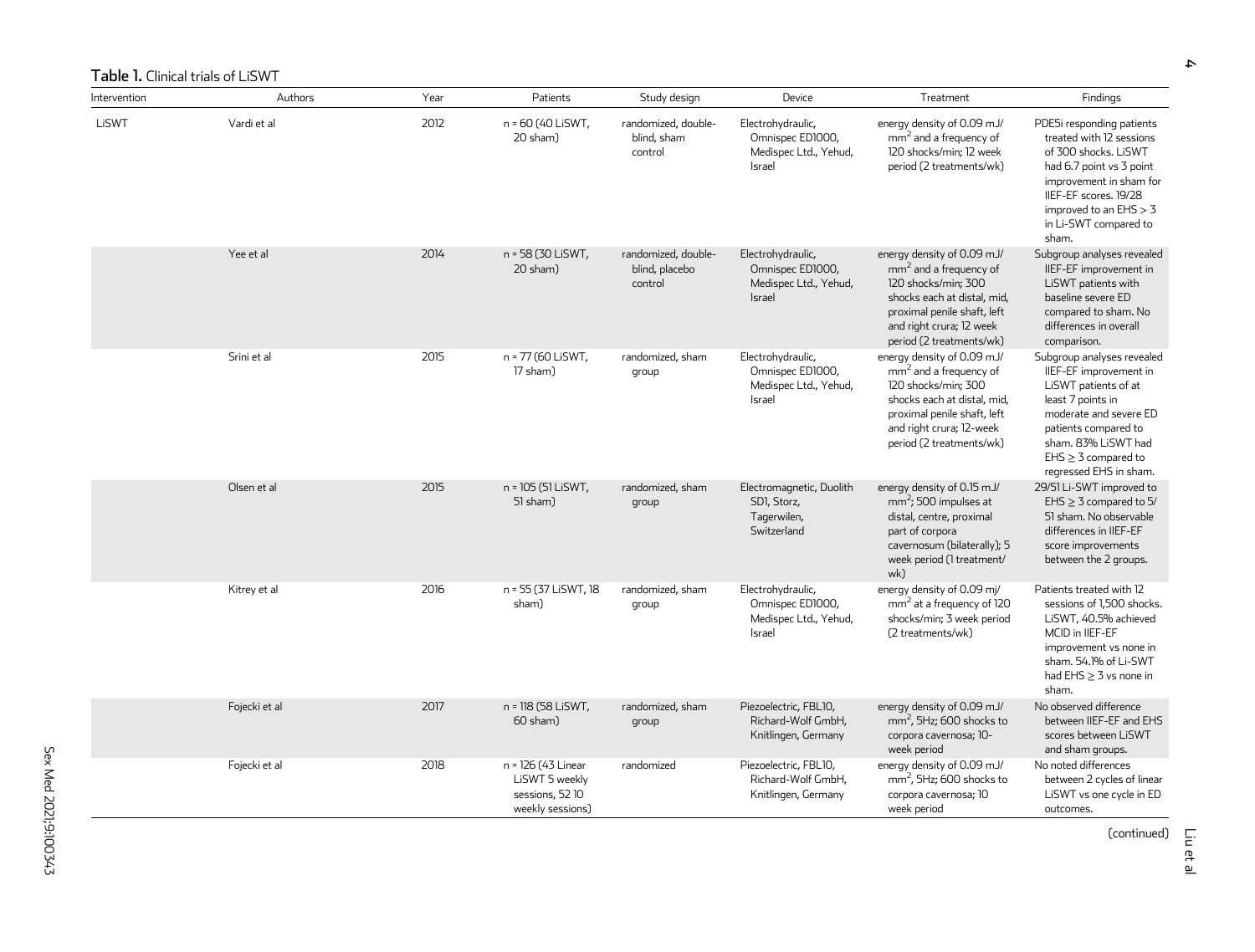| nts                                        |  |
|--------------------------------------------|--|
| ms<br>$\overline{0}$<br>75%<br>-EF<br>% in |  |
| es                                         |  |
| es                                         |  |
|                                            |  |
|                                            |  |
|                                            |  |
| D%                                         |  |
| east<br>9%<br>rval<br>1.                   |  |
| s of                                       |  |

Restorative Therapies for Erectile Dysfunction: SMSNA Position Statement

Restorative Therapies for Erectile Dysfunction: SMSNA Position Statement

# Table 1. Continued

| Intervention | Authors           | Year | Patients                                                                                   | Study design              | Device                                                                                 | Treatment                                                                                                                                                                                                                                                                                                                                                              | Findings                                                                                                                                                                                             |
|--------------|-------------------|------|--------------------------------------------------------------------------------------------|---------------------------|----------------------------------------------------------------------------------------|------------------------------------------------------------------------------------------------------------------------------------------------------------------------------------------------------------------------------------------------------------------------------------------------------------------------------------------------------------------------|------------------------------------------------------------------------------------------------------------------------------------------------------------------------------------------------------|
|              | Kalvianakis et al | 2018 | n = 46 (30 LiSWT,<br>$16$ sham $)$                                                         | randomized, sham<br>group | Electrohydraulic,<br>Omnispec ED1000,<br>Medispec Ltd., Yehud,<br>Israel               | energy density of 0.05 mJ/<br>$mm2$ and frequency of<br>8Hz; 12 week period (2)<br>treatments/wk)                                                                                                                                                                                                                                                                      | PDE5i responding patients<br>treated with either<br>protocol (1 or 2 sessions<br>for 6 weeks with 5000<br>shocks). LiSWT had 75%<br>achieved MCID in IIEF-EF<br>compared to only 25% in<br>sham.     |
|              | Kalvianakis et al | 2018 | n = 42 (21 LiSWT<br>1 theapy/week, 21<br>LiSWT <sub>2</sub><br>therapies/week              | randomized                | Electromagnetic, Aries 2,<br>Dornier MedTech<br>GmbH, Wessling,<br>Germany             | energy density of 0.05 mJ/<br>mm <sup>2</sup> , 8Hz: 1,000<br>shockwaves each to the<br>left and right shaft, 1,000<br>shockwaves each to the 2<br>crura, and 500<br>shockwaves each to the<br>left and right penile hilum;<br>6 week period                                                                                                                           | Two shockwave therapies<br>per week resulted in<br>better IIEF-EF outcomes.                                                                                                                          |
|              | Yamaacake et al   | 2019 | n = 20 (10 LiSWT, 10<br>sham)                                                              | randomized, sham<br>group | Electropneumatic, Swiss<br>Dolorclast Smart,<br>Electro Medical<br>Systems, Swizerland | energy density of 0.09 mJ/<br>$mm2$ and a total of 2,000<br>shocks per session<br>(throughout penile shaft);<br>3 weeks (2 treatments/<br>wk)                                                                                                                                                                                                                          | Study population was<br>kidney transplant<br>recipients. Li-SWT, 70%<br>had IIEF-EF score<br>improvements of at least<br>5 compared to only 10%<br>having that same interval<br>improvement in sham. |
|              | Kalvianakis et al | 2020 | n = 97 (4 LiSWT<br>groups of various<br>sessions/week<br>and energy flux<br>density (EFD)) | randomized                | Electromagnetic, Aries 2,<br>Dornier MedTech<br>GmbH, Wessling,<br>Germany             | Group A: energy density of<br>0.05 mJ/mm <sup>2</sup> , 8 Hz,<br>2 sessions/wk. 12<br>sessions; Group B: energy<br>density of 0.05 mJ/mm2,<br>8 Hz, 3 sessions/wk, 12<br>sessions; Group C: energy<br>density of 0.096 mJ/mm <sup>2</sup> ,<br>5 Hz, 2 sessions/wk, 12<br>sessions; Group D: energy<br>density of<br>0.096 mJ/mm2, 5 Hz,<br>3 sessions/wk, 12 sessions | No noted differences<br>between study groups of<br>sessions/week and EFD<br>in achieveing MCID in<br>IIEF-EF scores.                                                                                 |
|              | Ramasamy et al    | 2020 | n = 80 (40 LiSWT<br>3600 shocks/<br>week, 40 LiSWT<br>3600 shocks/<br>2 weeks              | randomized                | Electromagnetic,<br>MoreNova.<br>DirexGroup, Israel                                    | energy density of 0.09 mJ/<br>$mm2$ , IHz; Group A: 720<br>shocks on M,T,W,Th, F;<br>Group B: 600 shocks on<br>M, W, F (2 weeks)                                                                                                                                                                                                                                       | Overall improvement of<br><b>IIEF-EF and EHS scores</b><br>between the 2 groups.<br>Frequency of shockwave<br>sessions did not affect<br>outcomes.                                                   |

(continued)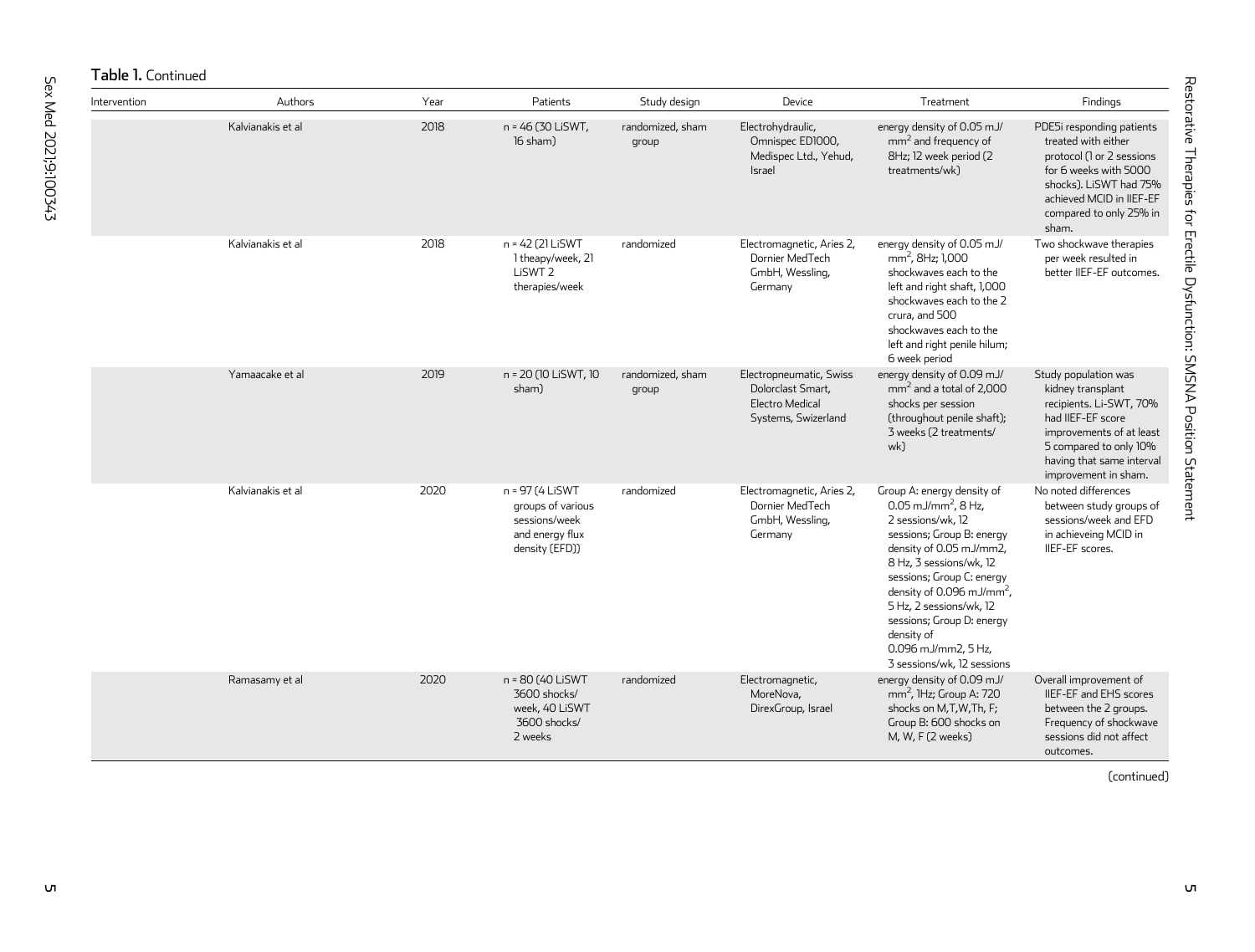| Table 1. Continued |                 |      |                                                        |                |                                                           |                                                                                                                                                                                                        |                                                                                                                                                                                                                                                             |
|--------------------|-----------------|------|--------------------------------------------------------|----------------|-----------------------------------------------------------|--------------------------------------------------------------------------------------------------------------------------------------------------------------------------------------------------------|-------------------------------------------------------------------------------------------------------------------------------------------------------------------------------------------------------------------------------------------------------------|
| ntervention        | Authors         | Year | Patients                                               | Study design   | Device                                                    | Treatment                                                                                                                                                                                              | Findings                                                                                                                                                                                                                                                    |
|                    | Adeldaeim et al | 2020 | $n = 425$ (all received<br>6 sessions over 6<br>weeks) | Non-randomized | PiezoWave2, Richard-<br>Knitlingen, Germany<br>Wolf CmbH, | shocks. Shocks distributed<br>for the rest of 6000 total<br>elevated to 0.20 mJ/mm<br>density of 0.16 mJ/mm <sup>2</sup><br>first 500 shocks at energy<br>to 5 separate site with<br>1200 shocks each. | obesity, hyperlipidemia all<br>(76.3%) had durability of<br>months) found age, DM,<br>LISWT and of those who<br>signficant follow up [30<br>hypertension, smoking,<br>treatment, a majority<br>affected success of<br>had success from<br>argest study with |

treatment, a majority (76.3%) had durability of resutls at follow up without need for PDE5i

vithout need for PDE5i resutls at follow up

To better identify the ideal LiSWT treatment, there have been a few studies that have compared various treatment protocols. Ramasamy et al performed a RCT comparing patients receiving  $3,600$  shocks over 1 week (n = 40) vs 2 weeks (n = 40) (Electromagnetic, MoreNova, DirexGroup, Israel, energy density of  $0.09 \text{ mJ/mm}^2$  and frequency of  $1 \text{Hz}$ ).<sup>[35](#page-12-10)</sup> Both groups observed improved IIEF-EF and EHS scores, but there was no discernible difference in outcomes between the 2 groups. Kalyvianakis et al also compared session frequency and energy density (EFD) by randomizing 97 patients into 4 treatment groups: (2 sessions/ week, EFD 0.05 mJ/mm 2 ), (3 sessions/week, EFD 0.05 mJ/ mm<sup>2</sup>), (2 sessions/week, EFD 0.10 mJ/mm<sup>2</sup>), and (3 sessions/week, EFD 0.10 mJ/mm<sup>2</sup>). $^{36}$  $^{36}$  $^{36}$  They found no significant differences between session frequency and EFD in MCID in IIEF- EF between groups, though there was a non-statistical signi ficant trend towards EFD 0.10 mJ/mm <sup>2</sup> having better efficacy. Fojecki et al also compared 2 cycles of linear LiSWT vs 1 cycle of linear LiSWT (same device settings as their prior publication<sup>21</sup>) and found no differences in IIEF-erectile function or EHS outcomes between the 2 treatment groups.<sup>[18](#page-11-19)</sup> Therefore, studies to date have not identi fied any clear statistical difference in treatment protocols.

Collectively, the cumulative results from the LiSWT clinical trials suggest a promising degree of efficacy and are encouraging for this technology. Importantly, across all trials, there were no documented adverse events with various LiSWT treatment protocols. Thus, at bare minimum LiSWT, within the parameters of studies performed, is safe. However, the shockwave generator types and protocols (energy settings, dosing, frequency of use, probe locations, and duration of therapy) were inconsistent between studies and consequently difficult to compare. Looking at the studies, most patient cohorts are small and heterogeneous, further complicating any type of comparison. Even in studies where patients have similar sources of ED (ie, prostatectomy) underlying comorbidities such as diabetes, age, and vascular disease makes randomization and patient grouping challenging.

A major limitation to most LiSWT studies is the lack of randomization to a sham control cohort. A number of studies have performed randomization and provided sham controls (ie, identical treatment protocols without shocks) and blinding both patients and providers, whenever possible. Blinding providers is especially important since end-point analysis often included functional surveys like EHS, IIEF, and SHIM. Therefore, clinical trials exploring the types of shockwave, utilization of sham control cohorts, and comparing patient populations would be very helpful in further identifying ideal treatment candidates and true ability to use this restorative therapy for management of ED. Likewise, more studies with variable protocols are needed to find the ideal dosing for maximal effect. Similarly, given the broad spectrum of treatment protocols future clinical trials should attempt to provide some standardization in both device settings (measured in total energy of treatment or EFD) as well as duration of treatment (6 months, 1 year, or greater). This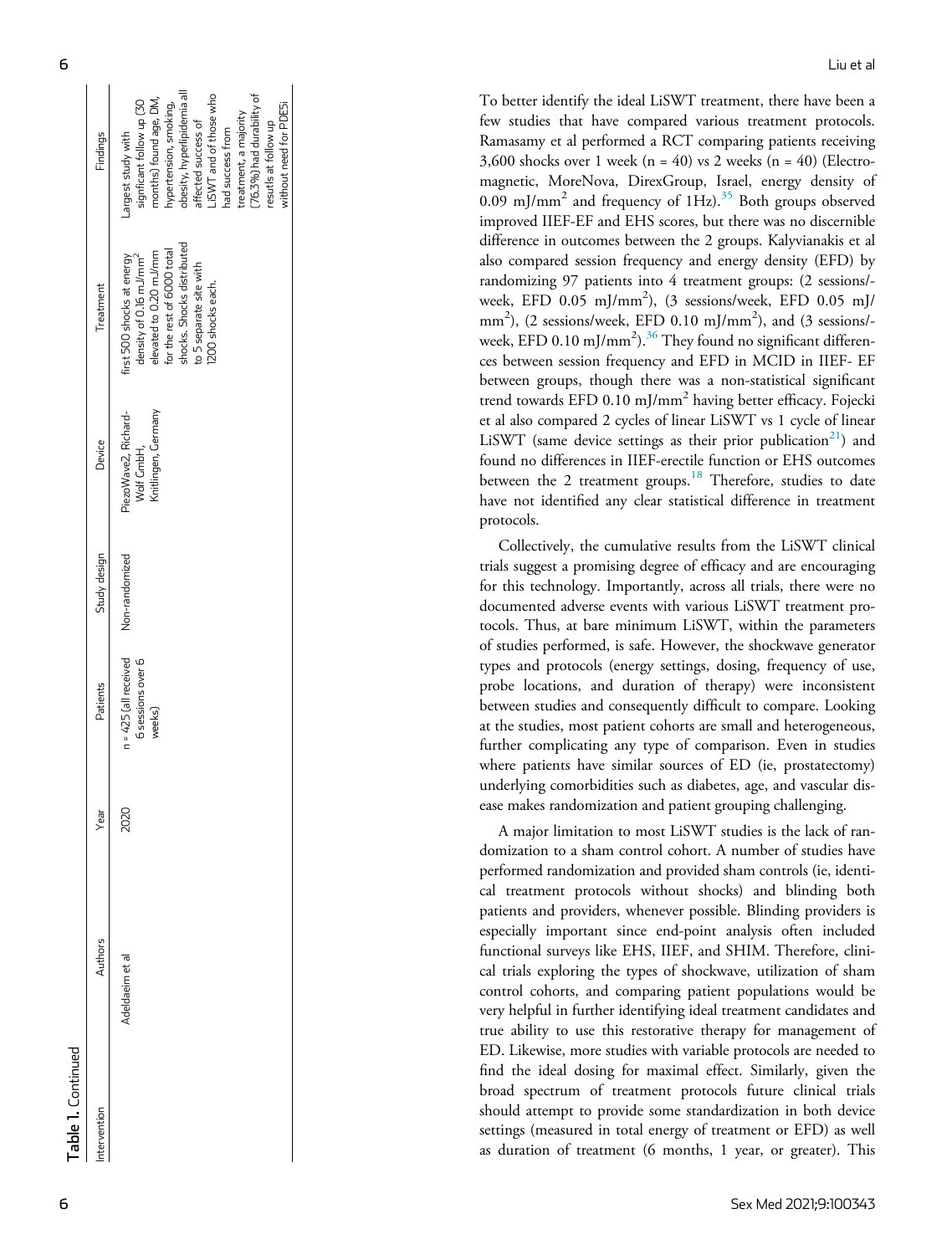| Intervention | Authors         | Year | Patients | Chinedi tridis with steril een therapy and stronnar vascular inaction<br>Study design | Stem cell type                   | Findings:                                                                                                                                                                                                                                                                                                                                                                                                                                                                 |
|--------------|-----------------|------|----------|---------------------------------------------------------------------------------------|----------------------------------|---------------------------------------------------------------------------------------------------------------------------------------------------------------------------------------------------------------------------------------------------------------------------------------------------------------------------------------------------------------------------------------------------------------------------------------------------------------------------|
| <b>SCT</b>   | Bahk et al      | 2010 | $n = 7$  | non-randomized, single-<br>blind study                                                | Umbilical Cord Blood-<br>derived | Diabetic ED patients treated single injection of<br>cavernosal stem cells. 6/7 patients regained<br>morning erections by 3 months, 2/7 regained<br>rigidity enough for penetrance with aid of<br>PDE5i.                                                                                                                                                                                                                                                                   |
|              | Levy et al      | 2015 | $n = 8$  | non-randomized, open-<br>label                                                        | Placnetal matrix-derived         | Heterogenous ED patients treated with single<br>cavernosal injection of stem cells. 3/8 patients<br>achieved erections at 3 months, and PSV<br>increased from 50.7 cm/s to 73.9 cm/s at 6<br>months.                                                                                                                                                                                                                                                                      |
|              | Yiou et al      | 2016 | $n = 12$ | non-randomized, pilot                                                                 | Bone marrow<br>mesenchymal       | Post-prostatectomy patients in 4 groups, each<br>group treated with a different dosage of<br>cavernosal injected stem cells. No serious side<br>effects. Significant improvement in IIEF-15 and<br>EHS obersved at 6 months. Higher dosage of<br>stem cells showed signficant improvement in<br>spontaneous erections                                                                                                                                                     |
|              | Yiou et al      | 2017 | n = 6    | non-randomized, pilot                                                                 | Bone marrow<br>mesenchymal       | Longer update on prior study and included 6<br>additional post-prostatectomy patients who<br>saw similar findings in improvements of IIEF-<br>15 and EHS. No prostate cancer recurrence<br>from first study after following for $62.1 \pm 11.7$<br>months                                                                                                                                                                                                                 |
|              | Al Demour et al | 2018 | $n=4$    | non-randomized, open-<br>label                                                        | Bone marrow<br>mesenchymal       | Diabetic ED patients treated with 2 consecutive<br>cavernosal injections. No reported adverse<br>effects. Significant improvement in IIEF-15 and<br>EHS.                                                                                                                                                                                                                                                                                                                  |
|              | Schweizer et al | 2019 | $n=7$    | non-randomized, pilot                                                                 | Bone marrow<br>mesenchymal       | Prostatectomy patients treated with single IV<br>infuction of stem cells in 2 groups based on<br>dosing several days prior to prostatectomy.<br>No dose limiting toxicity was observed. No<br>stem cells were detected in all subjects and no<br>stem cells were noted in prostate specimen.<br>At 2 years post prostatecotmy, there was no<br>cancer recurrrence. Function studies showed<br>significnat improvement of sexual function<br>over the course of the study, |
| <b>SVF</b>   | Haahr et al     | 2016 | $n=17$   | non-randomized, open<br>label                                                         | Autologous adipose-<br>derived   | Post-prostatectomy patients were treated with<br>single cavernosal injection. No major adverse<br>events, minor events relatd to liposuction and<br>ecchymosis from injection. 8/17 patients<br>recovered erectile function to perform sexual<br>intercourse. In post-hoc stratification, of the<br>continent prostatectomy men 8/11 recovered<br>erectile function, no incontinent man regained<br>erectile function                                                     |
|              | Haahr et al     | 2018 | $n = 21$ | non-randomized, open-<br>label                                                        | Autologous adipose-<br>derived   | Post-prostatectomy patients were treated with<br>single cavernosal injection. No major adverse<br>events, 8 minor events related to liposuction.<br>8/15 of patients in continent group report<br>erectile function enough for penetrance at 12<br>months. IIEF-5 unchanged at 1 month post<br>treatment, but significantly increased at 6-7<br>months post tretment and sustained at 12<br>months.                                                                       |
|              | Khera et al     | 2019 | $n = 30$ | randomized, with<br>delayed cross over                                                | Autologous adipose-<br>derived   | Heterogenous ED patients were treated with<br>SVF injections. Importantly, patients<br>abstained from erectogenic medications for 6<br>months following injections. Minor adverse<br>events noted include pain and swelling at site<br>of injection or liposuction. In treated patinets<br>IIEF-EF scores improved at least 2-4 points<br>from baseline starting at 3 months sustained<br>through 9 months. Control experience no<br>benefits at 6 months of treatment.   |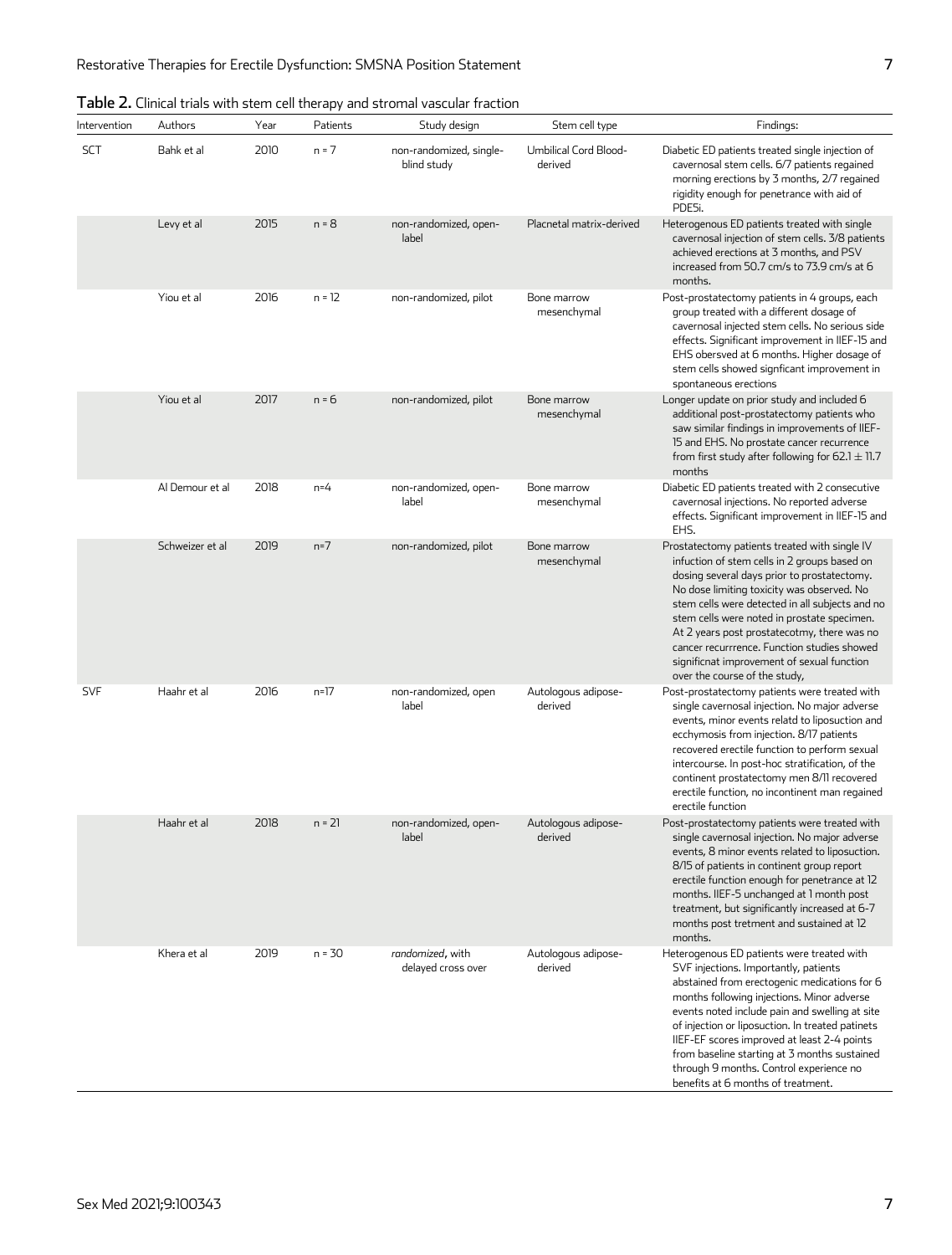Table 3. Clinical trials of platelet-rich plasma

| Intervention | Authors         | Year | Patients                                                                              | Study design       | Findings                                                                                                                                                                                                |
|--------------|-----------------|------|---------------------------------------------------------------------------------------|--------------------|---------------------------------------------------------------------------------------------------------------------------------------------------------------------------------------------------------|
| <b>PRP</b>   | Epifanova et al | 2017 | $n = 75$ (30 activated PRP,<br>30 activated<br>PRP + PDE5i, 15 non-<br>activated PRP) | randomized control | Heterogenous ED patients<br>received weekly cavernosal<br>injections for 3 weeks.<br>Improvements were seen in IIEF-<br>5, SEP, patient satisfaction, and<br>penile duplex ultrasound<br>parameters.    |
|              | Matz et al      | 2018 | $n = 5$ (4 with ED, 1 with<br>$ED + PD$                                               | case series        | Organic ED and one with<br>Peyronie's and ED were reated<br>with cavernosal injections, mean<br>receipt of 2.1 injections.<br>Improvement in IIEF-5 score by<br>4.1 points over 15.5 month<br>follow-up |

would allow for larger multi-center studies and enable comparison between different trials. In particular, an area of interest is the durability of treatment response should be examined, since some studies with retreatment phases suggest that maintenance dosing after initial treatment may improve overall efficacy. Finally, the basic science behind the mechanisms of LiSWT must continue to be explored. The current hypothesis consists of a combination of circulation improvement, stem cell recruitment and activation, immune regulation, fibrosis reduction, and nerve repair. $31$  Though the actual mechanism may be a complex interplay of these components, additional work may identify more precise targets allowing for enhanced restorative effect.

## STEM CELL THERAPY/ STROMAL VASCULAR FRACTION

SCT is an exciting application of restorative medicine with a theoretical promise of disease "cure."<sup>[37](#page-12-12)</sup> Stem cells are unspecialized, undifferentiated cells found in both embryonic (ie, placental/umbilical) and adult (ie, mesenchymal: bone marrow, adipose) tissue.<sup>[38](#page-12-13)</sup> Given their precursory nature, these cells harbor self-renewal potential and the ability to differentiate into other types of cells. Recently, studies have shown that these cells exhibit regenerative effects by releasing growth factors, cytokines, and chemokines; upregulating pathways to reduce inflammation, inhibit apoptosis, improve wound healing, and drive angiogene-sis and neuritogenesis.<sup>[39](#page-12-14)</sup> The paracrine effects of SCT have led to widespread application in several fields, including orthopedics, cardiology, and neurology.<sup>[40,](#page-12-15)[41](#page-12-16)</sup>

Within the clinical scope of ED, both mesenchymal and embryonic stem cells have been of particular interest.<sup>[12](#page-11-11),[42](#page-12-17),[43](#page-12-18)</sup> Embryonic stem cells are isolated from both the placental and umbilical cord blood. Although these cells can be considered as childbirth waste products, their origins raise ethical concerns and they possess an element of tumorigenic (teratoma) potential.<sup>[44](#page-12-19)</sup> Mesenchymal cells, derived from bone marrow and adipose tissue, among other sources, are more readily available and have minimal ethical considerations. 41[,45](#page-12-20) Additionally, some researchers are exploring stromal vascular fraction (SVF), the heterogeneous mixture from which adipose mesenchymal progenitor cells are derived, including stem cell populations and endothelial cells. $46$  SVF is isolated via centrifugation from liposuction aspirate after the adipose tissue is digested by enzymes and includes not only adipose derived stem cells (ADSC), but also preadipocytes, lymphocytes, smooth muscle cells, and endothelial progenitor cells. By including the milieu along with the stem cells, there is synergistic activity that drives cellular adhesion, tissue remodeling, angiogenesis, and cell differentiation.<sup>46</sup> These attributes provide stem cells with an ideal regenerative microenvironment.

Though preclinical data for SCT and SVF are promising and have led to important discoveries about the mechanisms of erectile tissue regeneration, clinical trial data in humans is limited $47,48$  $47,48$  ([Table 1\)](#page-3-0). There have been several small studies using similar protocols and patient populations. Two studies, in particular, looked at embryonically-derived stem cells. The earlier, done by Bahk et al looked at 7 diabetic patients with ED who failed medical therapy.<sup>[49](#page-12-24)</sup> Patients were treated with umbilical cord blood-derived stem cells (total of  $1.5 \times 10^7$  cells) injected into both corpora cavernosa and compared against 3 control patients treated with saline. By 3 months, 6 out of the 7 patients had regained morning erections and when paired with PDE5 inhibitors before coitus, 2 out of the 7 patients achieved erections sufficient for penetration. Levy et al looked at 8 patients with organic ED for at least 6 months and those with baseline IIEF scores of 21 or higher were treated with placental matrix derived stem cells injected into the corpora cavernosal.<sup>[50](#page-12-25)</sup> Looking at penile Doppler ultrasonography the authors found significantly improved systolic velocity (PSV) between 6 weeks and 3 months follow up (25.5−56.6 cm/s to 32.5−66.7 cm/s, P < .5)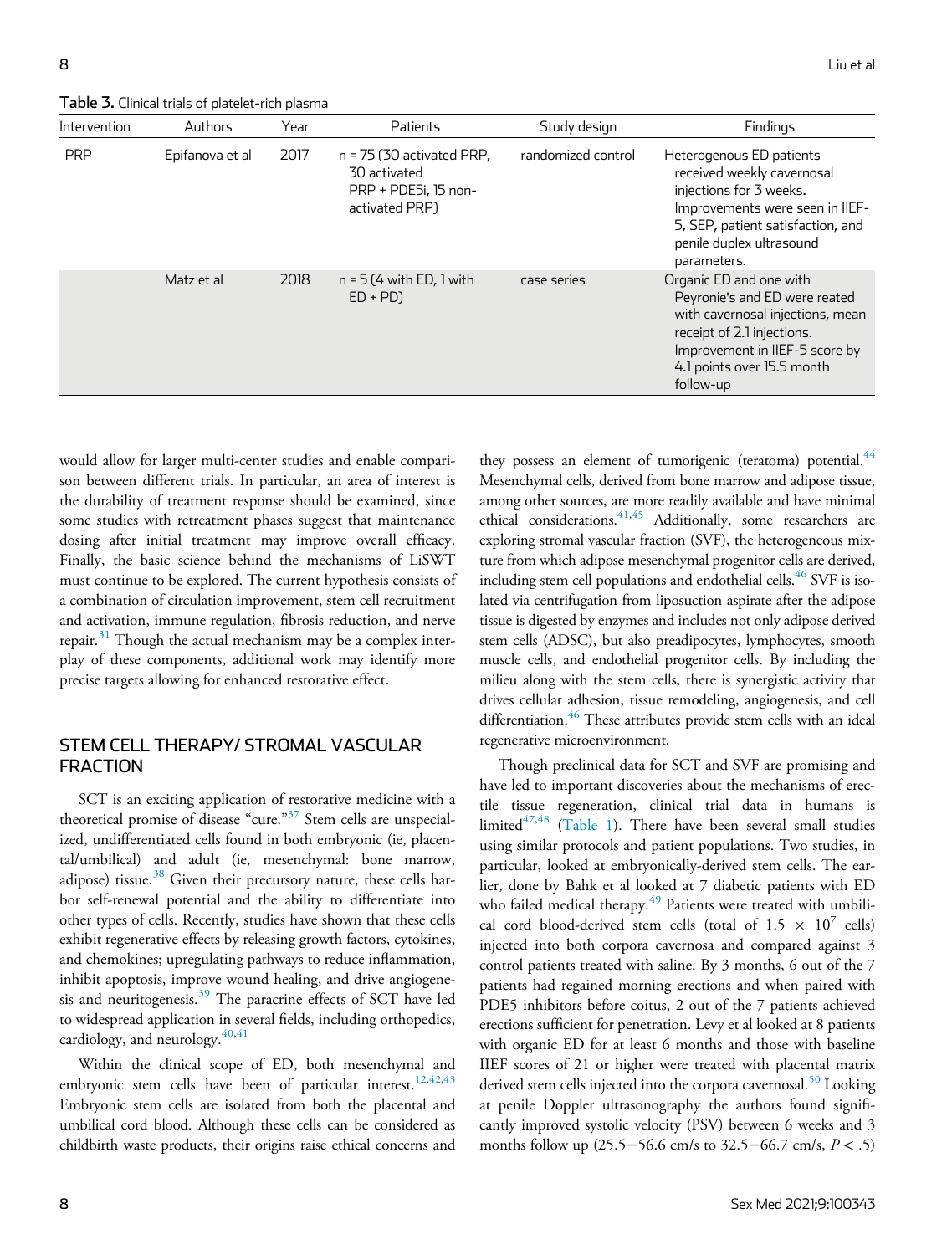and at 6 months follow up (PSV 50.7–73.9 cm/s  $P < .01$ ). Of the 8 patients, 3 were able to achieve erection without pharmacologic assistance and the only adverse effect found was local ecchymosis. Al Demour et al looked at 4 diabetic patients with medication refractory ED.<sup>[51](#page-12-26)</sup> Patients were treated with 2 rounds of injections of bone marrow derived stem cells. Efficacy was assessed using the IIEF-15 and EHS for 12 months, tolerability of the injections immediately and at 24 hours, and safety for 2 years. Overall, the procedure was well tolerated, and no significant adverse events were reported. Three of the patients reported significant improvement from baseline IIEF-15 score ( $P = .4$ ), and all patients reported significant increases in EHS  $(P = .2)$ . Although these studies provide promising early results, they are limited by sample size and study design (blinding). Though the Al Demour et al study did look at 2 years of safety, the other studies did not follow patients beyond 11 months and none of the 3 studies followed efficacy beyond their initial study parameters.

Yiou et al focused on patients with ED post radical prostatectomy (RP) with the INtra-cavernous STem-cell INjection (INSTIN) clinical trial.<sup>[52](#page-12-27),[53](#page-13-0)</sup> In the first study they enrolled twelve patients with localized prostate cancer post RP with ED refractory to maximal medical treatment. This was a phase 1 dose escalating trial that included 4 groups treated with 4 doses of bone marrow-derived stem cells  $(2 \times 10^7, 2 \times 10^8, 1 \times 10^9,$  $2 \times 10^9$  cells). The primary end point of the study was tolerance/safety, but the authors also assessed IIEF-15, EHS and color duplex Doppler penile US. The authors found no adverse events and all patients tolerated the injections well. At 6 months they found significant improvements in the intercourse satisfaction  $(6.8 \pm 3.6 \text{ vs } 3.9 \pm 2.5, P = .4)$  and erectile function  $(17.4 \pm 1.5)$ 8.9 vs 7.3  $\pm$  4.5, P = .006) domains of the IIEF-15 and EHS  $(2.6 \pm 1.1 \text{ vs } 1.3 \pm 0.8, P = .008)$  in the total population. Based on the first study the authors added 6 additional patients with  $1 \times 10^9$  dosing and followed the first twelve patients for updates on their clinical parameters. In the 6 new patients, the authors saw similar findings in improvements for IIEF-5 domains and EHS compared the with earlier study. It should be noted that these studies were powered only for safety, and there were no adverse events noted. Importantly, the group reported a decline in the improved erectile function over time, suggesting a role for repeat injections. Likewise, following the original twelve patients out to 61.1  $\pm$  11.7 months, the authors found no prostate cancer recurrence. This is critical given the growth potential of SCT, leading to reservations about using them safely in cancer patients. Schweizer et al looked at cancer safety of SCT in 7 patients with clinical stage T1c prostate cancer and baseline PSA <10 ng/ mL.<sup>[54](#page-13-1)</sup> Three patients received a dose of  $1 \times 10^6$  stem cells per kilogram (maximum of  $1 \times 10^8$  cells) IV infusion 4 days prior to planned RP. The other 4 patients received  $2 \times 10^6$  stem cells per kilogram (maximum of  $2 \times 108$  cells) IV infusion. Two were dosed 4 days prior to planned RP and the other two 6 days prior to RP. There were no delays in surgical treatment and all patients

prostatectomy, the authors found no cancer recurrence. Though the study focused on cancer safety the authors did look at functional outcomes and noted expected post-surgical declines in urinary incontinence and ED using the Expanded Prostate Cancer Composite (EPIC) questionnaire. However, they did observe significant improvement in the EPIC sexual function score over the course of the study. Therefore, this study suggests both feasibility and relative safety of SCT in cancer patients.

To date there have only been 2 clinical studies published looking at SVF. Haahr et al looked at SVF injections in 21 men suffering from post RP ED refractory to medical therapy.<sup>[55](#page-13-2)[,56](#page-13-3)</sup> Patients underwent liposuction under general anesthesia with isolation of adipose derived regenerative cells or SVF. Then the men received intracavernosal injection of the isolated SVF within 2 hours of harvest and were followed for 1 year for safety and tolerance with secondary analysis for improvement of erectile function. Injections were well tolerated and only minor events with liposuction (8 events) were noted. No serious adverse events were observed. Of the fifteen continent men, 8 reported erectile function satisfactory for penetration. However, the men who remained incontinent following RP did not regain erectile function. In another prospective 2-center trial for SVF. Thirty patients were randomized to either SVF vs control in a 2:1 fash-ion.<sup>[13](#page-11-12)</sup> Control patients were allowed to cross over to SVF treatment after 9 months or exit the study. Men with ED (IIEF< 26) greater than 6 months from RP, diabetes, and or vascular disease were all included in the study. The primary end point was restored erectile function, as determined by IIEF scores at 6 months; in addition, safety was followed in terms of adverse events for 36 months. Though the trial has not been published to date, early results reveal that 21 patients reported a total of 58 adverse events. The most common being bruising or pain at the site of SVF injection or liposuction within the first 48 hours. No serious adverse events have been reported to date. IIEF-5 scores demonstrated an improvement of at least 2−4 points from baseline beginning at 3 months and sustained at 9 months, no control patients experienced benefits at 6 months after treatment.

Despite the promising results of these early studies, it is important to recognize that these trials involve small cohorts, are open label, and utilize end points which demonstrate relative safety rather than efficacy. When taken together, the published studies include no more than 70 patients with variable inclusion and exclusion criteria. Most studies did look at adverse events as the primary end point, and, beyond minor complaints at the site of injection immediately after the procedure, no study noted any significant adverse event. This was also the case for the 2 studies that specifically looked at SCT in the setting of prostate cancer.<sup>[53,](#page-13-0)[54](#page-13-1)</sup> These findings suggest that SCT and SVF are likely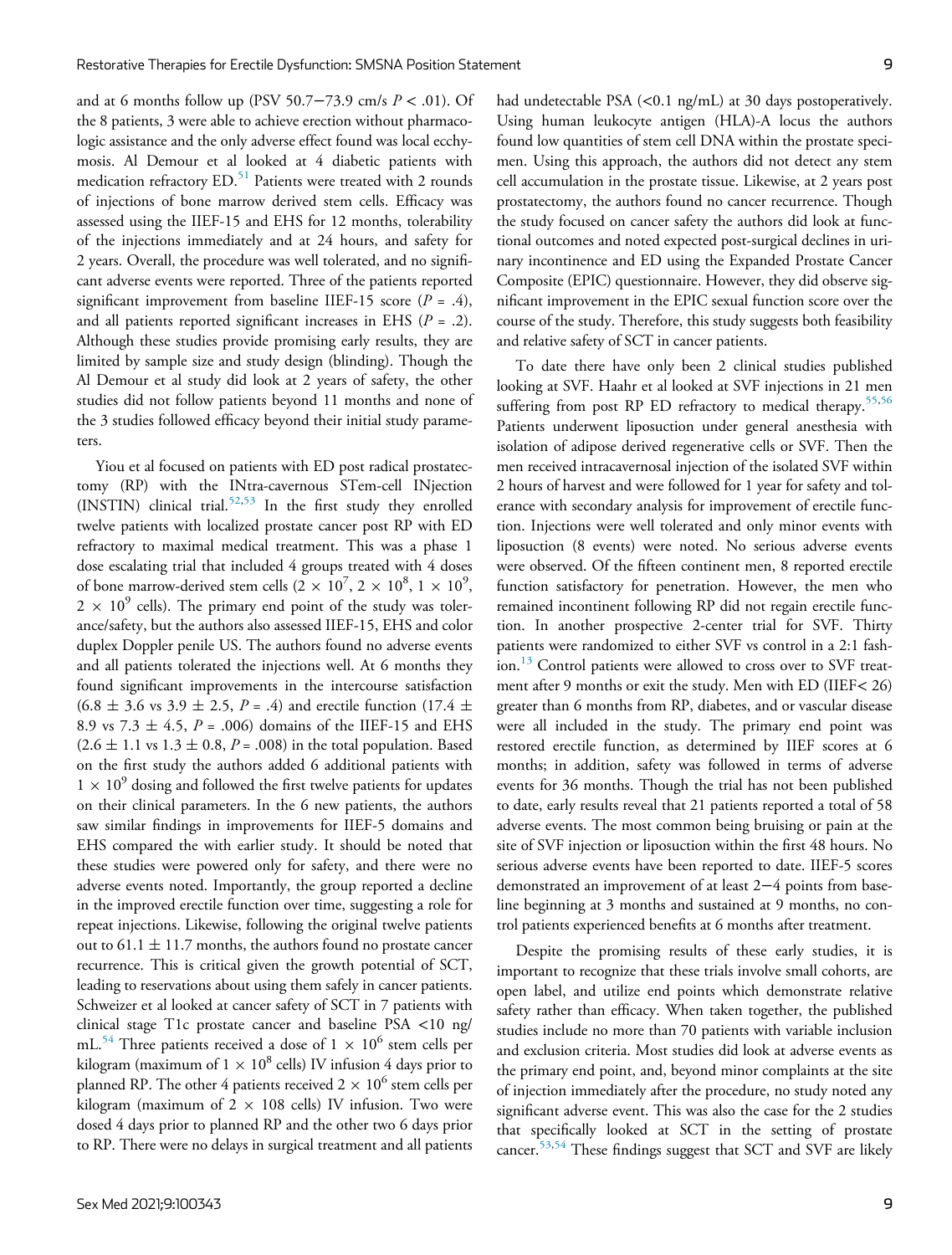safe and well tolerated by patients and feasible in the post RP population. No patient in either study had evidence of PSA biochemical recurrence, with 1 study following patients up to 2 years. The results from the studies looking at efficacy must be cautiously and carefully analyzed. In ED research, the placebo effect can play a serious role in outcomes, and in the post RP population, a subgroup of patients may experience spontaneous recovery, independent of an intervention.<sup>[57](#page-13-4)</sup> The nocebo effect may complicate results, though most patients who elected to undergo invasive SCT therapy may overestimate the therapeutic benefit. Likewise, there exists significant heterogeneity among the studies including study design (blinding), stem cell source and quantity, and treatment regimen. In particular, for SVF additional characterization and quantification of the amount of stem cell content is critical to assess efficacy and compare trials. This diversity of reported elements makes comparison between studies difficult and reflects our incomplete knowledge of SCT/ SVF biology. Questions remain regarding which stem cell sources are the most efficacious, including cell types under investigation like urine-derived stem cells. Likewise, discoveries in SVF have led to increased basic research in stem-cell-cultured media (secretome) begging the question of whether it is the stem cells or the associated milieu that drives regenerative processes.<sup>58</sup> Therefore, in order for SCT/SVF to move forward we need clinical studies with translation science that look at mechanisms of action and underlying biology. To overcome the significant bias that plaques ED research, clinical studies moving forward need to be larger, placebo-controlled, double-blinded, and randomized trials.

#### PLATELET-RICH PLASMA (PRP)

The regenerative potential of platelet-rich plasma (PRP), autologous blood plasma with supraphysiologic concentrations of activated platelets, was first described in the 1980s within the field of maxillofacial surgery.<sup>[59](#page-13-6)</sup> Since that time, PRP has been utilized in a myriad of fields such as orthopedics, cardiology, der-matology, ophthalmology, and more recently, urology.<sup>60-[64](#page-13-7)</sup> However, despite its widespread adoption, PRP's biological underpinnings remain poorly understood. Limited preclinical data demonstrates that PRP is comprised of a rich milieu of growth factors (platelet-derived growth factor, insulin-like growth factor, vascular endothelial growth factor, insulin-like growth factor, epidermal growth factor, fibroblast growth factor) and activated platelets which work together to facilitate mitogenesis and neo-angiogenesis, thereby reconstituting diseased tis-sues.<sup>[65](#page-13-8)</sup> Components within PRP have also been shown to act as a scaffold for healing tissues.<sup>[66](#page-13-9)</sup> PRP can be prepared by sequential centrifugation of whole blood with removal of red blood cells and platelet-poor plasma, followed by addition of a platelet activating factor such as thrombin or  $10\%$  calcium chloride.<sup>[67](#page-13-10)</sup> Like SCT, PRP represents an attractive option for the treatment of ED because it can be selectively injected into the target organ to facilitate localized tissue healing and minimize systemic and nontarget side effects.

To-date, only 3 preclinical manuscripts have evaluated mechanisms of action behind PRP.[68](#page-13-11)−<sup>70</sup> In these studies, PRP was shown to: (i) improve maximal intracavernosal pressures following exogenous nerve stimulation of the cavernous nerve at various time points post treatment (1 and 3 months), (ii) enhance myelination of cavernous nerve axons, and (iii) reduce expression of pro-fibrotic signaling molecules (TGF-beta 1) within the cor-poral bodies when compared to vehicle (saline only) or sham.<sup>[68](#page-13-11)</sup>  $-70$  $-70$  However, these studies are severely limited by small sample sizes (n = 24, respectively), heterogeneous methods of isolating PRP and stimulating the cavernous nerves, and poor standardization of PRP concentrations. These studies have acknowledged that the clinical effects they demonstrate may be highly variable based on PRP preparation and administration parameters. Overall, very few basic science studies have attempted to characterize PRP's effect on erectile function recovery.

Despite early enthusiasm for PRP as a restorative treatment for ED, the available evidence to support its use in the clinical setting of ED is lacking with only 2 clinical trials performed to date [\(Table 1](#page-3-0)). The largest clinical study evaluating the efficacy of PRP in ED was performed in 75 patients with heterogeneous severities of ED (IIEF range 0  $-17$ ).<sup>[71](#page-13-12)</sup> Patients were randomized to receive either activated PRP (addition of calcium chloride to promote α−granule degranulation,  $n = 30$ , activated PRP plus oral PDE-5 inhibitor (n = 30), or non-activated PRP (without calcium chloride, n = 15). Autologous PRP was obtained by 2-step centrifugation of 72 mL of autologous blood for maximum platelet concentrations up to 2,400 k/ $\mu$ L and administered in 4 mL injections to each corpus cavernosum. The procedure was performed weekly for 3 weeks. Primary outcomes included IIEF-5 score, SEP score, and penile duplex Doppler measurements with administration of prostaglandin E1 at 28 days, 90 days, and 180 days post-treatment. The authors report significant improvements in IIEF-5 and SEP scores, patient satisfaction, and penile duplex ultrasound vascular parameters. However, there are major limitations to this data including questionable statistical methods (ie, no description of baseline or net change in any of the primary or secondary end points), no description of the type, dosage or duration of PDE-5 inhibitor that was co-administered, and no placebo or control group as comparator. Furthermore, the authors suggest that PRP contains the amount of growth factors necessary for therapeutic effect; however, they do not measure growth factor concentrations, nor describe how differences in growth factor concentrations may modulate recovery of erectile function. The authors also conclude that PRP is both safe and cost-effective; however, they provide no adverse event data or cost analysis to support these claims.

The other published clinical study on PRP in ED was performed by Matz et al in which the authors treated 4 patients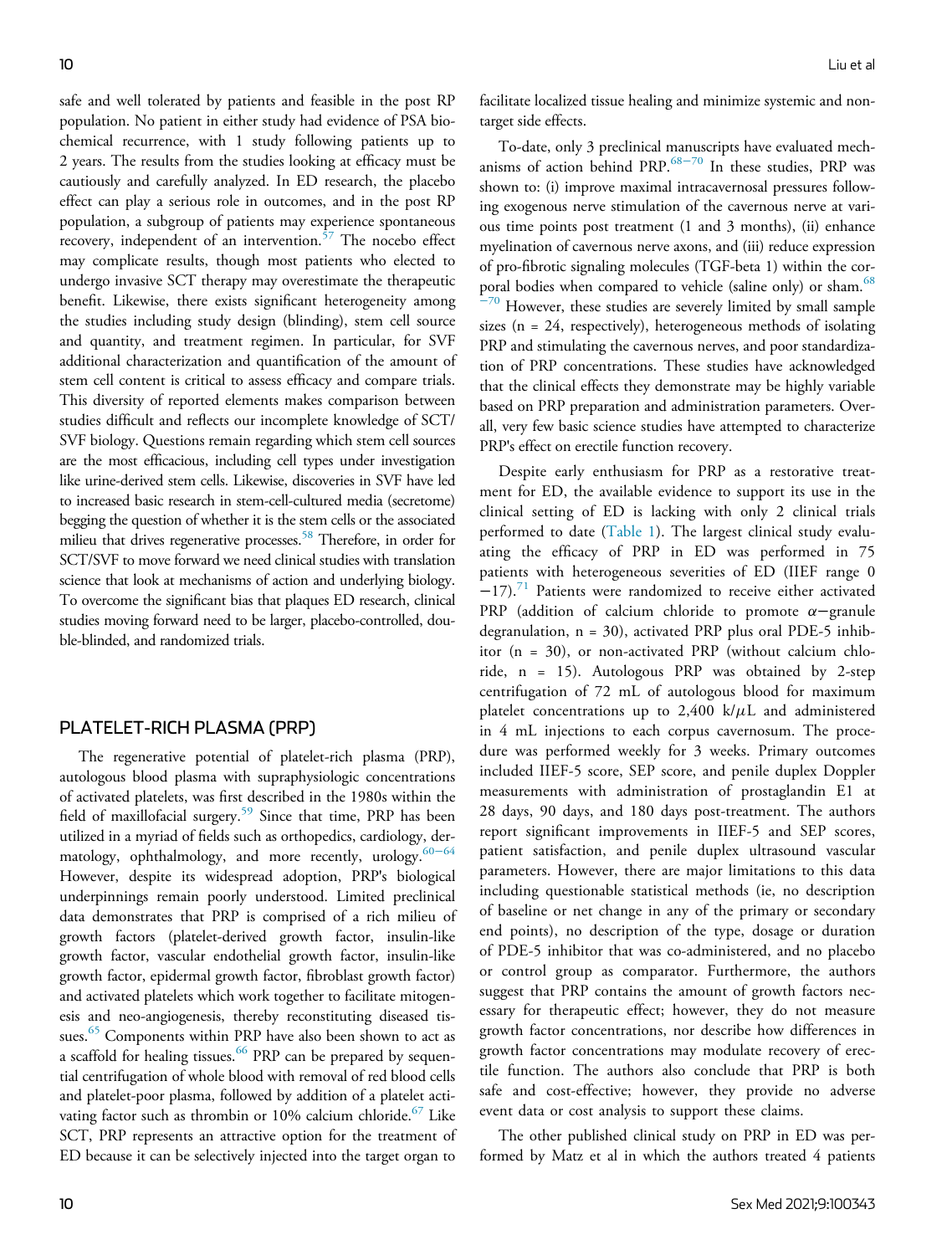with organic ED and 1 patient with concomitant ED and PD with intracavernosal injection of platelet-rich fibrin matrix  $(PRFM).<sup>72</sup>$  $(PRFM).<sup>72</sup>$  $(PRFM).<sup>72</sup>$  The authors noted objective improvements in IIEF-5 scores by 4.1 points over the 15.5 months follow-up period. The therapy was overall well tolerated with most patients experiencing only mild pain and localized bruising, without major adverse events. Nonetheless, this study is limited by small sample size and lack of placebo, as acknowledged by the authors.

Currently, no double-blinded prospective randomized controlled clinical trials has provided enough evidence to support the widespread use of PRP for treatment of ED, though some are currently in process. Preclinical studies delving into the mechanisms of action and pathways are critically important and randomized controlled trials of larger cohorts are needed before any claims about efficacy or safety can be made.

#### REGULATORY APPROVAL

To date, there is no Food and Drug Administration (FDA) regulatory approval for any restorative therapies for the treatment of ED. However, components of restorative therapies have been approved, such as the LiSWT devices themselves (albeit for treatment of alternative disease states), or clinical separators/centrifuges used in the preparation of PRP. Therefore, any use of these restorative therapies is considered off-label. Some restorative therapies are already being employed in practice as they circumvent traditional regulatory pathways. PRP, for instance, falls under HCT/P361 exemption, which states that tissue that is minimally manipulated once removed from a patient (ie, centrifugation only) may be autologously implanted into that same patient in a process that is exempt from FDA approval.<sup>[73](#page-13-14)</sup> One regulatory challenge of SCT and SVF is the fact that many isolates involve heterogeneous cell sources and formulations. As such, each component would need to be evaluated individually as a drug or device before approval could be granted.

## ASPECTS FOR FUTURE STUDIES

There are several limitations that need to be addressed prior to widespread acceptance of restorative therapies. A key element is standardizing measurable validated outcome instruments which would quantify therapy efficacy as well as allow for comparison between studies. For LiSWT future studies need to address efficacy across different devices, dosing regimens, and the duration of treatments. SCT/SVF research will require a combination of advances in translational science as well as larger, double blind, RCT powered for both safety and efficacy. Finally, PRP simply does not have enough clinical evidence to support any current application. Therefore, additional well-designed clinical trials with PRP would be very important towards advancing restorative medicine in urology.

Important limitations to these future studies include costs and patient recruitment. With regards to funding, it is critical that patients are enrolled in studies at minimal additional cost to avoid financial incentives and reduce selection bias. Additionally, elements of study design, such as, double blinding, are critical to minimize provider bias, especially in studies with industrial funding. Patient recruitment is also a limiting factor, as highlighted by the small patient cohorts in current published literature. Methods to improve recruitment include opening up study design (ie, cross over with appropriate delayed interval) and multi-institutional collaborations. Though multi-institutional studies introduce variability, they increase study numbers and broaden patient selection. Considering that the current state of clinical trials in restorative therapies is to determine efficacy, appropriately powered studies by increased patient volume and eliminating bias through study design are critical to advancing this technology.

# SMSNA POSITION STATEMENT ON RESTORATIVE THERAPIES

The SMSNA does not advocate for restorative therapies to be offered or used in routine clinical practice. However, the SMSNA strongly supports the development of novel erectogenic therapies, given that many men with ED either fail currently available treatments or find them unpalatable. Restorative therapies are an exciting avenue for this work, as they utilize regenerative medicine technologies to re-establish organ function. The emergence of restorative therapies such as low intensity shock wave therapy, stem cells therapies (including SVF) and platelet rich plasma therapy represents a new frontier of investigative therapies for ED treatment. At the moment, however the cumulative body of clinical trials for restorative therapies ([Table 1\)](#page-3-0) is largely incomplete, and many questions remain unanswered. The society, however, recognizes the need for adequately powered, multicenter, randomized, sham/placebo-controlled trials in well-characterized patient populations to ensure that efficacy and safety are demonstrated for any novel ED therapy.<sup>[69](#page-13-15)</sup> The society agrees with the regulatory agency pathway of approval including safety and efficacy studies to achieve our goals in diverse patient populations. Without FDA approval, the use of any novel therapy is considered off-label. To date, there is an absence of robust clinical trial data supporting restorative therapies' efficacy in humans, although relative safety has been established for SCT/ SVF and LiSWT. Furthermore, the precise treatment parameters for LiSWT such as: energy settings, dosing, frequency of use, and duration of therapy among others remains to be fully elucidated. Cell source allowing optimization of these evolving SCT and SVF therapies remain, as yet, undefined. Unlike conventional pharmacologic therapies which generally have a primary, well-defined target, the mechanism of action of restorative therapies is likely to be complex, involving a number of pathways inherent to the regenerative potential of the host. The SMSNA both advocates for and supports the application of high-quality research, both pre-clinical and clinical, aimed at better understanding the mechanisms involved, the magnitude and durability of benefit and the long-term safety of restorative therapies. Thus,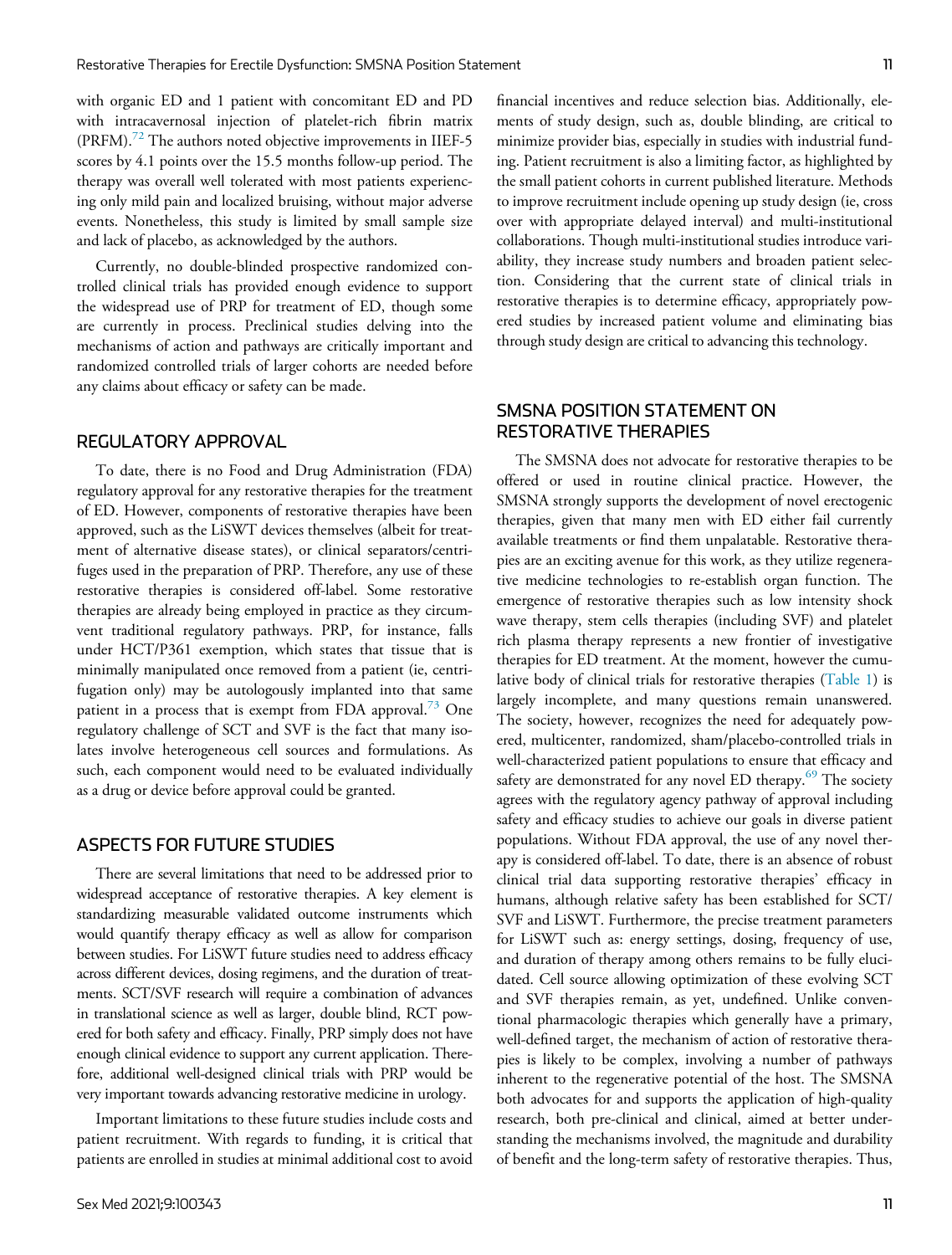<span id="page-11-7"></span><span id="page-11-6"></span><span id="page-11-5"></span><span id="page-11-4"></span>given the current lack of regulatory agency approval for any restorative (regenerative) therapies for the treatment of ED and until such time as approval is granted, SMSNA believes that the use of shock waves or stem cells/SVF are investigational and platelet rich plasma is experimental and should only be conducted under research protocols in compliance with Institutional Review Board approval at little or no cost to the patient. Specifically, the SMSNA does not feel that it is appropriate or ethical for providers to advertise or otherwise make implicit or explicit claims of efficacy for these therapies pending further data. Similarly, patients considering such therapies should be fully informed as to the lack of data demonstrating clinically relevant efficacy and consented regarding the potential benefits and risks. In summary, at the current time, the SMSNA does not advocative for restorative therapies to be offered or used in routine clinical practice.

<span id="page-11-11"></span><span id="page-11-10"></span><span id="page-11-9"></span><span id="page-11-8"></span>Corresponding Author: Trinity J. Bivalacqua, MD, PhD, The James Buchanan Brady Urological Institute and Department of Urology, The Johns Hopkins University School of Medicine, 600 N. Wolfe Street, Marburg 409, Baltimore, MD 21287, USA. Tel: 410-614-0197; Fax: 410-614-3695; E-mail: [tbivala1@jhmi.edu](mailto:tbivala1@jhmi.edu)

<span id="page-11-12"></span>Conflict of Interest: The authors report no conflicts of interest.

<span id="page-11-13"></span>Funding: None.

#### <span id="page-11-14"></span>STATEMENT OF AUTHORSHIP

<span id="page-11-18"></span><span id="page-11-16"></span>James L. Liu: Conceptualization and Writing-Original draft; Kevin Y. Chu: Conceptualization and Writing-Original draft; Andrew T. Gabrielson: Conceptualization and Writing-Original draft; Run Wang: Writing- Review & Editing; Landon Trost: Writing- Review & Editing; Gregory Broderick: Writing-Review & Editing; Kelvin Davies: Writing- Review & Editing; Gerald Brock: Writing- Review & Editing; John Mulhall: Writing- Review & Editing; Ranjith Ramasamy: Conceptualization and Writing-Original draft; Writing- Review & Editing, Supervision; Trinity J. Bivalacqua: Conceptualization and Writing-Original draft, Writing- Review & Editing, Supervision.

#### <span id="page-11-19"></span><span id="page-11-0"></span>**REFERENCES**

- 1. [Fisher WA, Rosen RC, Eardley I, et al. Sexual experience of](http://refhub.elsevier.com/S2050-1161(21)00023-4/sbref0001) [female partners of men with erectile dysfunction: The female](http://refhub.elsevier.com/S2050-1161(21)00023-4/sbref0001) experience of men'[s attitudes to life events and sexuality](http://refhub.elsevier.com/S2050-1161(21)00023-4/sbref0001) (females) study. [J Sex Med 2005;2:675](http://refhub.elsevier.com/S2050-1161(21)00023-4/sbref0001)–684.
- <span id="page-11-15"></span><span id="page-11-1"></span>2. [Kessler A, Sollie S, Challacombe B, et al. The global prevalence](http://refhub.elsevier.com/S2050-1161(21)00023-4/sbref0002) [of erectile dysfunction: A review.](http://refhub.elsevier.com/S2050-1161(21)00023-4/sbref0002) BJU Int 2019;124:587–599.
- <span id="page-11-17"></span><span id="page-11-2"></span>3. Aytaç IA, McKinlay JB, Krane RJ. The likely worldwide [increase in erectile dysfunction between 1995 and 2025 and](http://refhub.elsevier.com/S2050-1161(21)00023-4/sbref0003) [some possible policy consequences.](http://refhub.elsevier.com/S2050-1161(21)00023-4/sbref0003) BJU Int 1999;84:50–56.
- <span id="page-11-3"></span>4. [Corona G, Lee DM, Forti G, et al. Age-related changes in gen](http://refhub.elsevier.com/S2050-1161(21)00023-4/sbref0004)[eral and sexual health in middle-aged and older men: Results](http://refhub.elsevier.com/S2050-1161(21)00023-4/sbref0004)

[from the European male ageing study \(EMAS\).](http://refhub.elsevier.com/S2050-1161(21)00023-4/sbref0004) J Sex Med [2010;7:1362](http://refhub.elsevier.com/S2050-1161(21)00023-4/sbref0004)–1380.

- 5. [Irwin GM. Erectile dysfunction.](http://refhub.elsevier.com/S2050-1161(21)00023-4/sbref0005) Prim Care 2019;46:249–255.
- 6. [Burnett AL, Nehra A, Breau RH, et al. Erectile dysfunction:](http://refhub.elsevier.com/S2050-1161(21)00023-4/sbref0006) AUA guideline. [J Urol 2018;200:633](http://refhub.elsevier.com/S2050-1161(21)00023-4/sbref0006)–641.
- 7. [Selvin E, Burnett AL, Platz EA. Prevalence and risk factors for](http://refhub.elsevier.com/S2050-1161(21)00023-4/sbref0007) [erectile dysfunction in the US.](http://refhub.elsevier.com/S2050-1161(21)00023-4/sbref0007) Am J Med 2007;120:151–157.
- 8. [Lee M, Sharifi R. Non-invasive management options for erec](http://refhub.elsevier.com/S2050-1161(21)00023-4/sbref0008)[tile dysfunction when a phosphodiesterase type 5 inhibitor](http://refhub.elsevier.com/S2050-1161(21)00023-4/sbref0008) fails. [Drugs and Aging 2018;35:175](http://refhub.elsevier.com/S2050-1161(21)00023-4/sbref0008)–187.
- 9. [Castiglione F, Ralph DJ, Muneer A. Surgical techniques for](http://refhub.elsevier.com/S2050-1161(21)00023-4/sbref0009) [managing post-prostatectomy erectile dysfunction.](http://refhub.elsevier.com/S2050-1161(21)00023-4/sbref0009) Curr Urol [Rep 2017;18:90](http://refhub.elsevier.com/S2050-1161(21)00023-4/sbref0009)–99.
- 10. [Burri A, Porst H. Results from an online survey investigating](http://refhub.elsevier.com/S2050-1161(21)00023-4/sbref0010) ED patients' [insights and treatment expectations.](http://refhub.elsevier.com/S2050-1161(21)00023-4/sbref0010) Int J Impot [Res 2015;27:191](http://refhub.elsevier.com/S2050-1161(21)00023-4/sbref0010)–196.
- 11. [Campbell JD, Milenkovic U, Albersen M, et al. What is the](http://refhub.elsevier.com/S2050-1161(21)00023-4/sbref0011) [future of erectile dysfunction therapy?](http://refhub.elsevier.com/S2050-1161(21)00023-4/sbref0011) Curr Sex Heal Reports [2018;10:169](http://refhub.elsevier.com/S2050-1161(21)00023-4/sbref0011)–176.
- 12. [Campbell JD, Milenkovic U, Usta MF, et al. The good, bad, and](http://refhub.elsevier.com/S2050-1161(21)00023-4/sbref0012) [the ugly of regenerative therapies for erectile dysfunction.](http://refhub.elsevier.com/S2050-1161(21)00023-4/sbref0012) [Transl Androl Urol 2020;9\(Suppl 2\):S252](http://refhub.elsevier.com/S2050-1161(21)00023-4/sbref0012)–S261.
- 13. [Khera M, Bivalacqua T, Goldstein I, et al. An update on](http://refhub.elsevier.com/S2050-1161(21)00023-4/sbref0013) [regenerative medicine clinical trials in erectile dysfunction:](http://refhub.elsevier.com/S2050-1161(21)00023-4/sbref0013) [Have we made any progress?](http://refhub.elsevier.com/S2050-1161(21)00023-4/sbref0013) Eur Urol Focus 2019; [5:536](http://refhub.elsevier.com/S2050-1161(21)00023-4/sbref0013)–538.
- 14. [Eisenmenger W. The mechanisms of stone fragmentation in](http://refhub.elsevier.com/S2050-1161(21)00023-4/sbref0014) ESWL. [Ultrasound Med Biol 2001;27:683](http://refhub.elsevier.com/S2050-1161(21)00023-4/sbref0014)–693.
- 15. [Fode M, Hatzichristodoulou G, Serefoglu EC, et al. Low-inten](http://refhub.elsevier.com/S2050-1161(21)00023-4/sbref0015)[sity shockwave therapy for erectile dysfunction: Is the evi](http://refhub.elsevier.com/S2050-1161(21)00023-4/sbref0015)dence strong enough? [Nat Rev Urol 2017;14:593](http://refhub.elsevier.com/S2050-1161(21)00023-4/sbref0015)–606.
- 16. [Sokolakis I, Dimitriadis F, Teo P, et al. The basic science](http://refhub.elsevier.com/S2050-1161(21)00023-4/sbref0016) [behind low-intensity extracorporeal shockwave therapy for](http://refhub.elsevier.com/S2050-1161(21)00023-4/sbref0016) [erectile dysfunction: A systematic scoping review of pre-clini](http://refhub.elsevier.com/S2050-1161(21)00023-4/sbref0016)cal studies. [J Sex Med 2019;16:168](http://refhub.elsevier.com/S2050-1161(21)00023-4/sbref0016)–194.
- 17. [Sokolakis I, Hatzichristodoulou G. Clinical studies on low inten](http://refhub.elsevier.com/S2050-1161(21)00023-4/sbref0017)[sity extracorporeal shockwave therapy for erectile dysfunc](http://refhub.elsevier.com/S2050-1161(21)00023-4/sbref0017)[tion: A systematic review and meta-analysis of randomised](http://refhub.elsevier.com/S2050-1161(21)00023-4/sbref0017) controlled trials. [Int J Impot Res 2019;31:177](http://refhub.elsevier.com/S2050-1161(21)00023-4/sbref0017)–194.
- 18. [Fojecki GL, Tiessen S, Osther PJS. Effect of linear low-inten](http://refhub.elsevier.com/S2050-1161(21)00023-4/sbref0018)[sity extracorporeal shockwave therapy for erectile dysfunction](http://refhub.elsevier.com/S2050-1161(21)00023-4/sbref0018) —[12-month follow-up of a randomized, double-blinded,](http://refhub.elsevier.com/S2050-1161(21)00023-4/sbref0018) [sham-controlled study.](http://refhub.elsevier.com/S2050-1161(21)00023-4/sbref0018) Sex Med 2018;6:1–7.
- 19. [Dong L, Chang D, Zhang X, et al. Effect of low-intensity extra](http://refhub.elsevier.com/S2050-1161(21)00023-4/sbref0019)[corporeal shock wave on the treatment of erectile dysfunction:](http://refhub.elsevier.com/S2050-1161(21)00023-4/sbref0019) [a systematic review and meta-analysis.](http://refhub.elsevier.com/S2050-1161(21)00023-4/sbref0019) Am J Mens Health [2019;13:1](http://refhub.elsevier.com/S2050-1161(21)00023-4/sbref0019)–14.
- 20. [Katz JE, Clavijo RI, Rizk P, et al. The basic physics of waves,](http://refhub.elsevier.com/S2050-1161(21)00023-4/sbref0020) [soundwaves, and shockwaves for erectile dysfunction.](http://refhub.elsevier.com/S2050-1161(21)00023-4/sbref0020) Sex [Med Rev 2020;8:100](http://refhub.elsevier.com/S2050-1161(21)00023-4/sbref0020)–105.
- 21. [Fojecki GL, Tiessen S, Osther PJS. Effect of low-energy linear](http://refhub.elsevier.com/S2050-1161(21)00023-4/sbref0021) [shockwave therapy on erectile dysfunction](http://refhub.elsevier.com/S2050-1161(21)00023-4/sbref0021)—A double[blinded, sham-controlled, randomized clinical trial.](http://refhub.elsevier.com/S2050-1161(21)00023-4/sbref0021) J Sex Med [2017;14:106](http://refhub.elsevier.com/S2050-1161(21)00023-4/sbref0021)–112.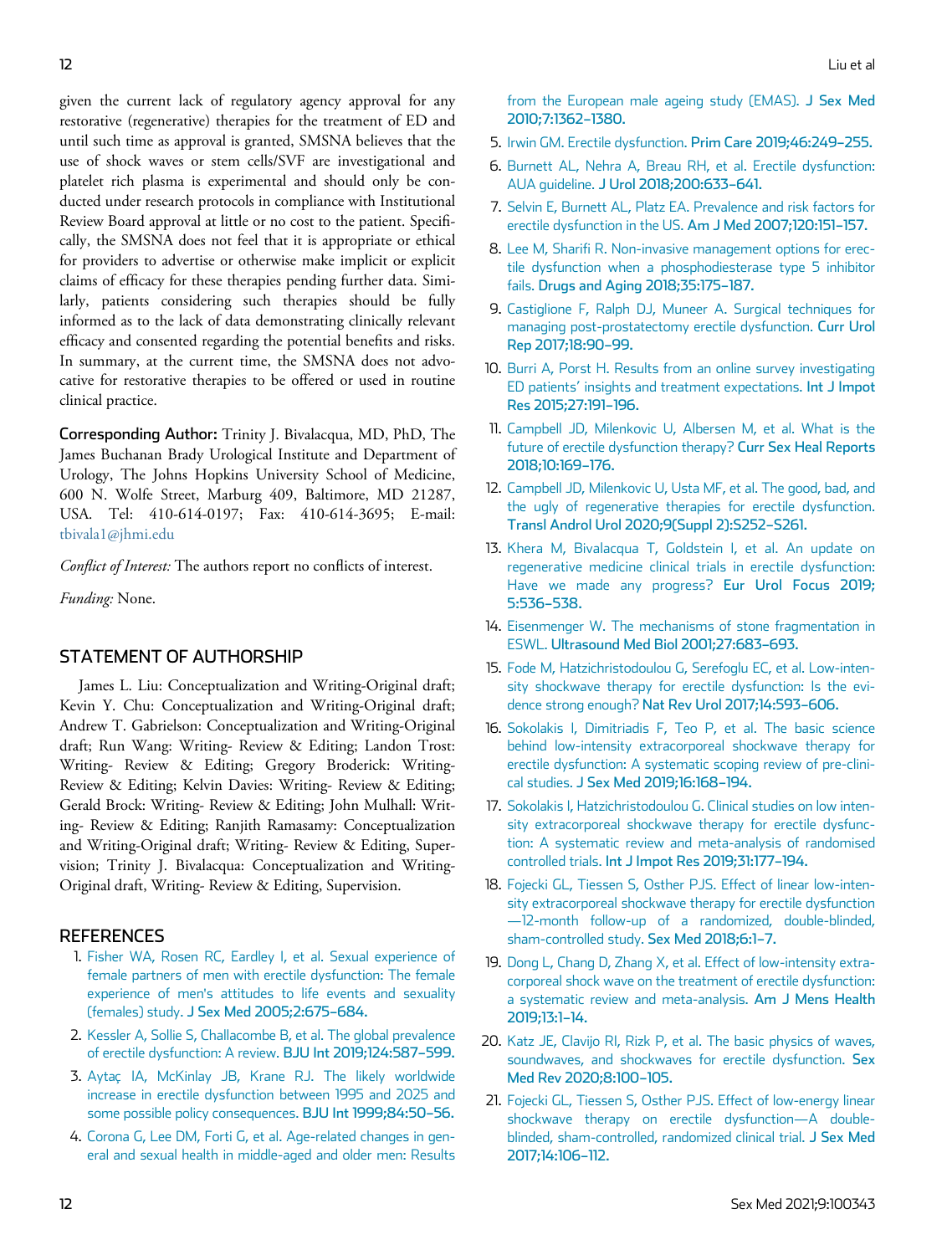- <span id="page-12-11"></span>22. [Gotte G, Amelio E, Russo S, et al. Short-time non-enzymatic](http://refhub.elsevier.com/S2050-1161(21)00023-4/sbref0022) nitric oxide synthesis from [L-arginine and hydrogen peroxide](http://refhub.elsevier.com/S2050-1161(21)00023-4/sbref0022) [induced by shock waves treatment.](http://refhub.elsevier.com/S2050-1161(21)00023-4/sbref0022) FEBS Lett 2002;520: 153–[155.](http://refhub.elsevier.com/S2050-1161(21)00023-4/sbref0022)
- 23. [Bongrazio M, Silva-Azevedo L DA, Bergmann EC, et al. Shear](http://refhub.elsevier.com/S2050-1161(21)00023-4/sbref0023) [stress modulates the expression of thrombospondin-1 and](http://refhub.elsevier.com/S2050-1161(21)00023-4/sbref0023) [CD36 in endothelial cells in vitro and during shear stress](http://refhub.elsevier.com/S2050-1161(21)00023-4/sbref0023)induced angiogenesis in vivo. [Int J Immunopathol Pharmacol](http://refhub.elsevier.com/S2050-1161(21)00023-4/sbref0023) [2006;19 205873920601900.](http://refhub.elsevier.com/S2050-1161(21)00023-4/sbref0023)
- <span id="page-12-13"></span><span id="page-12-12"></span>24. [Behr-Roussel D, Giuliano F. Low-energy shock wave therapy](http://refhub.elsevier.com/S2050-1161(21)00023-4/sbref0024) [ameliorates erectile dysfunction in a pelvic neurovascular inju](http://refhub.elsevier.com/S2050-1161(21)00023-4/sbref0024)ries rat model. [Transl Androl Urol 2016;5:977](http://refhub.elsevier.com/S2050-1161(21)00023-4/sbref0024)–979.
- <span id="page-12-14"></span><span id="page-12-0"></span>25. [Notarnicola A, Tamma R, Moretti L, et al. Effects of radial](http://refhub.elsevier.com/S2050-1161(21)00023-4/sbref0025) [shock waves therapy on osteoblasts activities.](http://refhub.elsevier.com/S2050-1161(21)00023-4/sbref0025) Musculoskelet [Surg 2012;96:183](http://refhub.elsevier.com/S2050-1161(21)00023-4/sbref0025)–189.
- <span id="page-12-15"></span><span id="page-12-1"></span>26. [Wu SS, Ericson KJ, Shoskes DA. Retrospective comparison of](http://refhub.elsevier.com/S2050-1161(21)00023-4/sbref0026) [focused shockwave therapy and radial wave therapy for men](http://refhub.elsevier.com/S2050-1161(21)00023-4/sbref0026) with erectile dysfunction. [Transl Androl Urol 2020;9:2122](http://refhub.elsevier.com/S2050-1161(21)00023-4/sbref0026)– [2128.](http://refhub.elsevier.com/S2050-1161(21)00023-4/sbref0026)
- <span id="page-12-17"></span><span id="page-12-16"></span><span id="page-12-2"></span>27. [Vardi Y, Appel B, Kilchevsky A, et al. Does low intensity](http://refhub.elsevier.com/S2050-1161(21)00023-4/sbref0027) [extracorporeal shock wave therapy have a physiological effect](http://refhub.elsevier.com/S2050-1161(21)00023-4/sbref0027) [on erectile function? Short-term results of a randomized,](http://refhub.elsevier.com/S2050-1161(21)00023-4/sbref0027) [double-blind, sham controlled study.](http://refhub.elsevier.com/S2050-1161(21)00023-4/sbref0027) J Urol 2012;187:1769– [1775.](http://refhub.elsevier.com/S2050-1161(21)00023-4/sbref0027)
- <span id="page-12-19"></span><span id="page-12-18"></span><span id="page-12-3"></span>28. [Kalyvianakis D, Memmos E, Mykoniatis I, et al. Low-inten](http://refhub.elsevier.com/S2050-1161(21)00023-4/sbref0028)[sity shockwave therapy for erectile dysfunction: A random](http://refhub.elsevier.com/S2050-1161(21)00023-4/sbref0028)[ized clinical trial comparing 2 treatment protocols and the](http://refhub.elsevier.com/S2050-1161(21)00023-4/sbref0028) [impact of repeating treatment.](http://refhub.elsevier.com/S2050-1161(21)00023-4/sbref0028) J Sex Med 2018;15:334– [345.](http://refhub.elsevier.com/S2050-1161(21)00023-4/sbref0028)
- <span id="page-12-21"></span><span id="page-12-20"></span><span id="page-12-4"></span>29. [Kitrey ND, Gruenwald I, Appel B, et al. Penile low intensity](http://refhub.elsevier.com/S2050-1161(21)00023-4/sbref0029) [shock wave treatment is able to shift PDE5i nonresponders to](http://refhub.elsevier.com/S2050-1161(21)00023-4/sbref0029) [responders: A double-blind, sham controlled study.](http://refhub.elsevier.com/S2050-1161(21)00023-4/sbref0029) J Urol [2016;195:1550](http://refhub.elsevier.com/S2050-1161(21)00023-4/sbref0029)–1555.
- <span id="page-12-22"></span><span id="page-12-5"></span>30. [Olsen AB, Persiani M, Boie S, et al. Can low-intensity extracor](http://refhub.elsevier.com/S2050-1161(21)00023-4/sbref0030)[poreal shockwave therapy improve erectile dysfunction? A](http://refhub.elsevier.com/S2050-1161(21)00023-4/sbref0030) [prospective, randomized, double-blind, placebo-controlled](http://refhub.elsevier.com/S2050-1161(21)00023-4/sbref0030) study. [Scand J Urol 2015;49:329](http://refhub.elsevier.com/S2050-1161(21)00023-4/sbref0030)–333.
- <span id="page-12-23"></span><span id="page-12-6"></span>31. [Yamacake KGR, Carneiro F, Cury J, et al. Low-intensity shock](http://refhub.elsevier.com/S2050-1161(21)00023-4/sbref0031) [wave therapy for erectile dysfunction in kidney transplant](http://refhub.elsevier.com/S2050-1161(21)00023-4/sbref0031) [recipients. A prospective, randomized, double blinded, sham](http://refhub.elsevier.com/S2050-1161(21)00023-4/sbref0031)[controlled study with evaluation by penile Doppler ultrasonog](http://refhub.elsevier.com/S2050-1161(21)00023-4/sbref0031)raphy. [Int J Impot Res 2019;31:195](http://refhub.elsevier.com/S2050-1161(21)00023-4/sbref0031)–203.
- <span id="page-12-24"></span><span id="page-12-7"></span>32. [Yee CH, Chan ESY, Hou SSM, et al. Extracorporeal shockwave](http://refhub.elsevier.com/S2050-1161(21)00023-4/sbref0032) [therapy in the treatment of erectile dysfunction: a prospective,](http://refhub.elsevier.com/S2050-1161(21)00023-4/sbref0032) [randomized, double-blinded, placebo controlled study.](http://refhub.elsevier.com/S2050-1161(21)00023-4/sbref0032) Int J [Urol 2014;21:1041](http://refhub.elsevier.com/S2050-1161(21)00023-4/sbref0032)–1045.
- <span id="page-12-25"></span><span id="page-12-8"></span>33. Srini VS, Reddy RK, Shultz T, et al. Low intensity extracorporeal shockwave therapy for erectile dysfunction: A study in an Indian population. Vol 22.; 2015.
- <span id="page-12-26"></span><span id="page-12-9"></span>34. [Adeldaeim HM, Abouyoussif T, Gebaly O El, et al. Prognostic](http://refhub.elsevier.com/S2050-1161(21)00023-4/sbref0034) [indicators for successful low-intensity extracorporeal shock](http://refhub.elsevier.com/S2050-1161(21)00023-4/sbref0034) [wave therapy treatment of erectile dysfunction.](http://refhub.elsevier.com/S2050-1161(21)00023-4/sbref0034) Urology [2021;149:133](http://refhub.elsevier.com/S2050-1161(21)00023-4/sbref0034)–139.
- <span id="page-12-27"></span><span id="page-12-10"></span>35. [Patel P, Katz J, Lokeshwar SD, et al. Phase II randomized,](http://refhub.elsevier.com/S2050-1161(21)00023-4/sbref0035) [clinical trial evaluating 2 schedules of low-intensity shockwave](http://refhub.elsevier.com/S2050-1161(21)00023-4/sbref0035)
- 36. [Kalyvianakis D, Mykoniatis I, Memmos E, et al. Low-intensity](http://refhub.elsevier.com/S2050-1161(21)00023-4/sbref0036) [shockwave therapy \(LiST\) for erectile dysfunction: A random](http://refhub.elsevier.com/S2050-1161(21)00023-4/sbref0036)[ized clinical trial assessing the impact of energy flux density](http://refhub.elsevier.com/S2050-1161(21)00023-4/sbref0036) [\(EFD\) and frequency of sessions.](http://refhub.elsevier.com/S2050-1161(21)00023-4/sbref0036) Int J Impot Res [2020;32:329](http://refhub.elsevier.com/S2050-1161(21)00023-4/sbref0036)–337.
- 37. [Hanson-Divers C, Jackson SE, Lue TF, et al. Health outcomes](http://refhub.elsevier.com/S2050-1161(21)00023-4/sbref0037) [variables important to patients in the treatment of erectile](http://refhub.elsevier.com/S2050-1161(21)00023-4/sbref0037) dysfunction. [J Urol 1998;159:1541](http://refhub.elsevier.com/S2050-1161(21)00023-4/sbref0037)–1547.
- 38. [Zakrzewski W, Dobrzy](http://refhub.elsevier.com/S2050-1161(21)00023-4/sbref0038)ń[ski M, Szymonowicz M, et al. Stem](http://refhub.elsevier.com/S2050-1161(21)00023-4/sbref0038) [cells: past, present, and future.](http://refhub.elsevier.com/S2050-1161(21)00023-4/sbref0038) Stem Cell Res Ther [2019;10:68.](http://refhub.elsevier.com/S2050-1161(21)00023-4/sbref0038)
- 39. [Baraniak PR, McDevitt TC. Stem cell paracrine actions and tis](http://refhub.elsevier.com/S2050-1161(21)00023-4/sbref0039)sue regeneration. [Regen Med 2010;5:121](http://refhub.elsevier.com/S2050-1161(21)00023-4/sbref0039)–143.
- 40. [Akpancar S, Tatar O, Turgut H, et al. The current perspectives](http://refhub.elsevier.com/S2050-1161(21)00023-4/sbref0040) [of stem cell therapy in orthopedic surgery.](http://refhub.elsevier.com/S2050-1161(21)00023-4/sbref0040) Arch Trauma Res [2016;5:37976.](http://refhub.elsevier.com/S2050-1161(21)00023-4/sbref0040)
- 41. [Wang S, Qu X, Zhao RC. Clinical applications of mesenchymal](http://refhub.elsevier.com/S2050-1161(21)00023-4/sbref0041) stem cells. [J Hematol Oncol 2012;5:19.](http://refhub.elsevier.com/S2050-1161(21)00023-4/sbref0041)
- 42. [Hakim L, Van Der Aa F, Albersen M, et al. Emerging tools for](http://refhub.elsevier.com/S2050-1161(21)00023-4/sbref0042) [erectile dysfunction: A role for regenerative medicine.](http://refhub.elsevier.com/S2050-1161(21)00023-4/sbref0042) Nat Rev [Urol 2012;9:520](http://refhub.elsevier.com/S2050-1161(21)00023-4/sbref0042)–536.
- 43. [Matz EL, Terlecki R, Zhang Y, et al. Stem cell therapy for erec](http://refhub.elsevier.com/S2050-1161(21)00023-4/sbref0043)tile dysfunction. [Sex Med Rev 2019;7:321](http://refhub.elsevier.com/S2050-1161(21)00023-4/sbref0043)–328.
- 44. [Oliveira MS. Placental-derived stem cells: Culture, differentia](http://refhub.elsevier.com/S2050-1161(21)00023-4/sbref0044)tion and challenges. [World J Stem Cells 2015;7:769.](http://refhub.elsevier.com/S2050-1161(21)00023-4/sbref0044)
- 45. [Berebichez-Fridman R, Montero-Olvera PR. Sources and clini](http://refhub.elsevier.com/S2050-1161(21)00023-4/sbref0045)[cal applications of mesenchymal stem cells state-of-the-art](http://refhub.elsevier.com/S2050-1161(21)00023-4/sbref0045) review. [Sultan Qaboos Univ Med J 2018;18:e264](http://refhub.elsevier.com/S2050-1161(21)00023-4/sbref0045)–e277.
- 46. [Haney NM, Gabrielson A, Kohn TP, et al. The use of stromal](http://refhub.elsevier.com/S2050-1161(21)00023-4/sbref0046) [vascular fraction in the treatment of male sexual dysfunction:](http://refhub.elsevier.com/S2050-1161(21)00023-4/sbref0046) [A review of preclinical and clinical studies.](http://refhub.elsevier.com/S2050-1161(21)00023-4/sbref0046) Sex Med Rev [2019;7:313](http://refhub.elsevier.com/S2050-1161(21)00023-4/sbref0046)–320.
- 47. [Gur S, Abdel-Mageed AB, Sikka SC, et al. Advances in stem](http://refhub.elsevier.com/S2050-1161(21)00023-4/sbref0047) [cell therapy for erectile dysfunction.](http://refhub.elsevier.com/S2050-1161(21)00023-4/sbref0047) Expert Opin Biol Ther [2018;18:1137](http://refhub.elsevier.com/S2050-1161(21)00023-4/sbref0047)–1150.
- 48. [Lokeshwar SD, Patel P, Shah SM, et al. A systematic review of](http://refhub.elsevier.com/S2050-1161(21)00023-4/sbref0048) [human trials using stem cell therapy for erectile dysfunction.](http://refhub.elsevier.com/S2050-1161(21)00023-4/sbref0048) [Sex Med Rev 2020;8:122](http://refhub.elsevier.com/S2050-1161(21)00023-4/sbref0048)–130.
- 49. [Bahk JY, Jung JH, Han H, et al. Treatment of diabetic impo](http://refhub.elsevier.com/S2050-1161(21)00023-4/sbref0049)[tence with umbilical cord blood stem cell intracavernosal](http://refhub.elsevier.com/S2050-1161(21)00023-4/sbref0049) [transplant: Preliminary report of 7 cases.](http://refhub.elsevier.com/S2050-1161(21)00023-4/sbref0049) Exp Clin Transplant [2010;8:150](http://refhub.elsevier.com/S2050-1161(21)00023-4/sbref0049)–160.
- 50. [Levy JA, Marchand M, Iorio L, et al. Determining the feasibility](http://refhub.elsevier.com/S2050-1161(21)00023-4/sbref0050) [of managing erectile dysfunction in humans with placental](http://refhub.elsevier.com/S2050-1161(21)00023-4/sbref0050)derived stem cells. [J Am Osteopath Assoc 2016;116:e1](http://refhub.elsevier.com/S2050-1161(21)00023-4/sbref0050)–e5.
- 51. [Al Demour S, Jafar H, Adwan S, et al. Safety and potential](http://refhub.elsevier.com/S2050-1161(21)00023-4/sbref0051) [therapeutic effect of two intracavernous autologous bone](http://refhub.elsevier.com/S2050-1161(21)00023-4/sbref0051) [marrow derived mesenchymal stem cells injections in diabetic](http://refhub.elsevier.com/S2050-1161(21)00023-4/sbref0051) [patients with erectile dysfunction: An open label phase I clini](http://refhub.elsevier.com/S2050-1161(21)00023-4/sbref0051)cal trial. [Urol Int 2018;101:358](http://refhub.elsevier.com/S2050-1161(21)00023-4/sbref0051)–365.
- 52. [Yiou R, Hamidou L, Birebent B, et al. Safety of intracaver](http://refhub.elsevier.com/S2050-1161(21)00023-4/sbref0052)[nous bone marrow-mononuclear cells for postradical](http://refhub.elsevier.com/S2050-1161(21)00023-4/sbref0052)